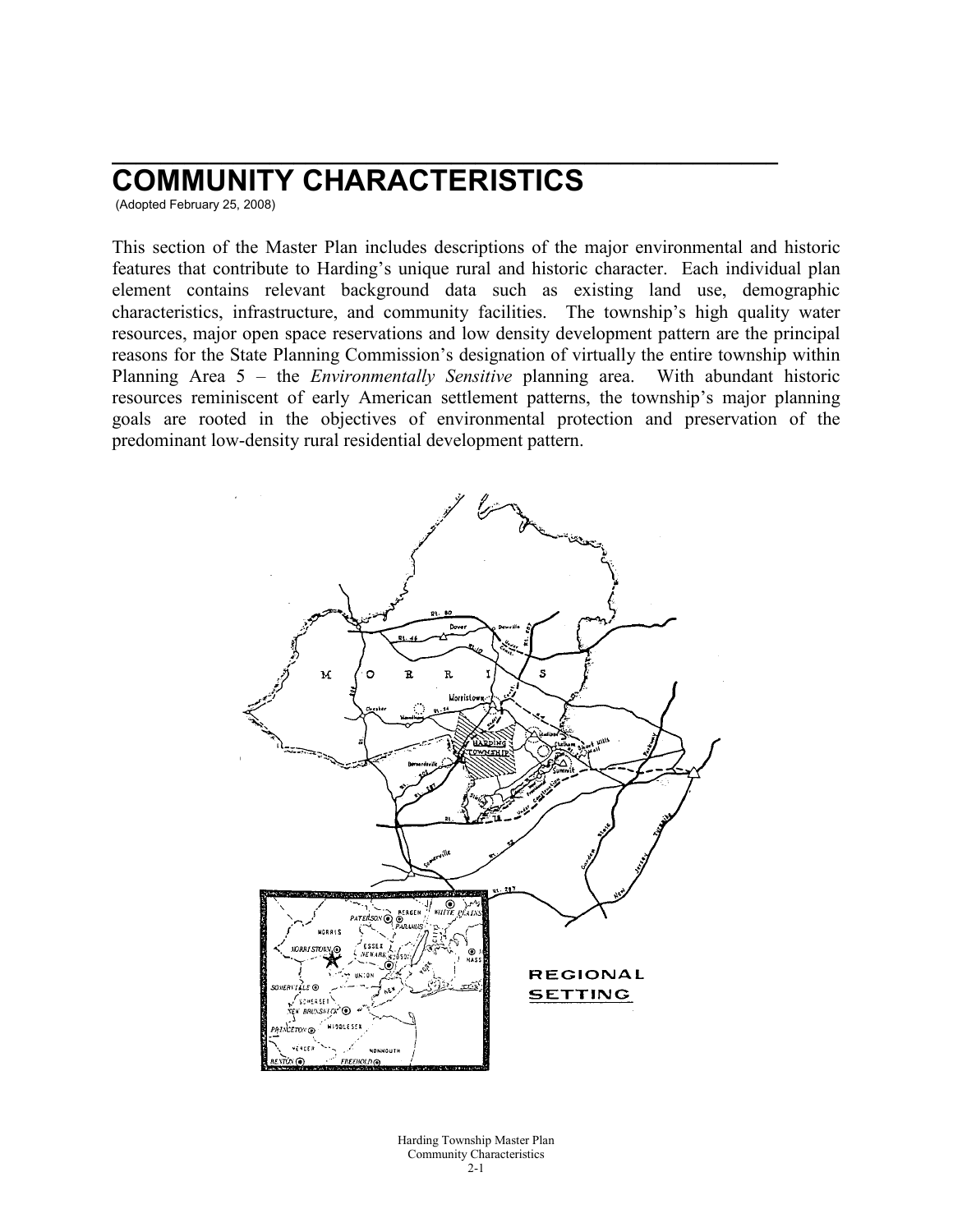# **REGIONAL CONTEXT**

Harding Township is one of 39 municipalities in Morris County. It is 20.5 square miles in area and is located in the northern portion of the state on the fringe of the New York - northern New Jersey metropolitan area. Harding is located south of Morristown, the county seat for Morris County, and is situated approximately 35 miles west of New York City, 20 miles west of Newark, 40 miles northeast of Trenton and 40 miles east of Phillipsburg and Easton, Pennsylvania.

Situated in the southeastern section of the county, Harding is almost half way between Interstates 80 and 78 and is bisected on its western side by Interstate 287. With a population of 3,180 residents in 2000, the township lies approximately three miles south of the Town of Morristown and is bounded by Morris Township on the north, Chatham Township and Madison Borough on the east, Long Hill Township on the south, Bernardsville Borough and Bernards and Mendham Townships on the west.

No description of Harding's setting within the region would be complete without the recognition of the extensive land areas which form prominent national and regional (including county and state) preserves, parks and recreation areas. Harding is nestled between the Morristown National Historical Park (Jockey Hollow) to the north, and the Great Swamp National Wildlife Refuge, to the south. Together, these two national open space areas comprise over one-third of the township's land area. In addition, there are numerous other public, quasi public and private preserves and environmental resource areas found within the township.

From a local planning perspective, it is the combination of these significant natural resources that promotes the rural character of the town. By the same token, the rural land use pattern which has guided most development over the years has helped to mitigate potential adverse impacts on such important resources as the Wildlife Refuge, Jockey Hollow and the many streams, water bodies, and wetlands throughout the township. The Master Plan's goals and policies address the need for preservation of these and other valuable natural features; they recognize that through the land use decision-making process, water quality and supplies can be protected. Lying as it does in such a fragile setting, and comprising over 37 percent of the Great Swamp's watershed area, Harding has a unique obligation to balance the objectives of land development with environmental resource protection.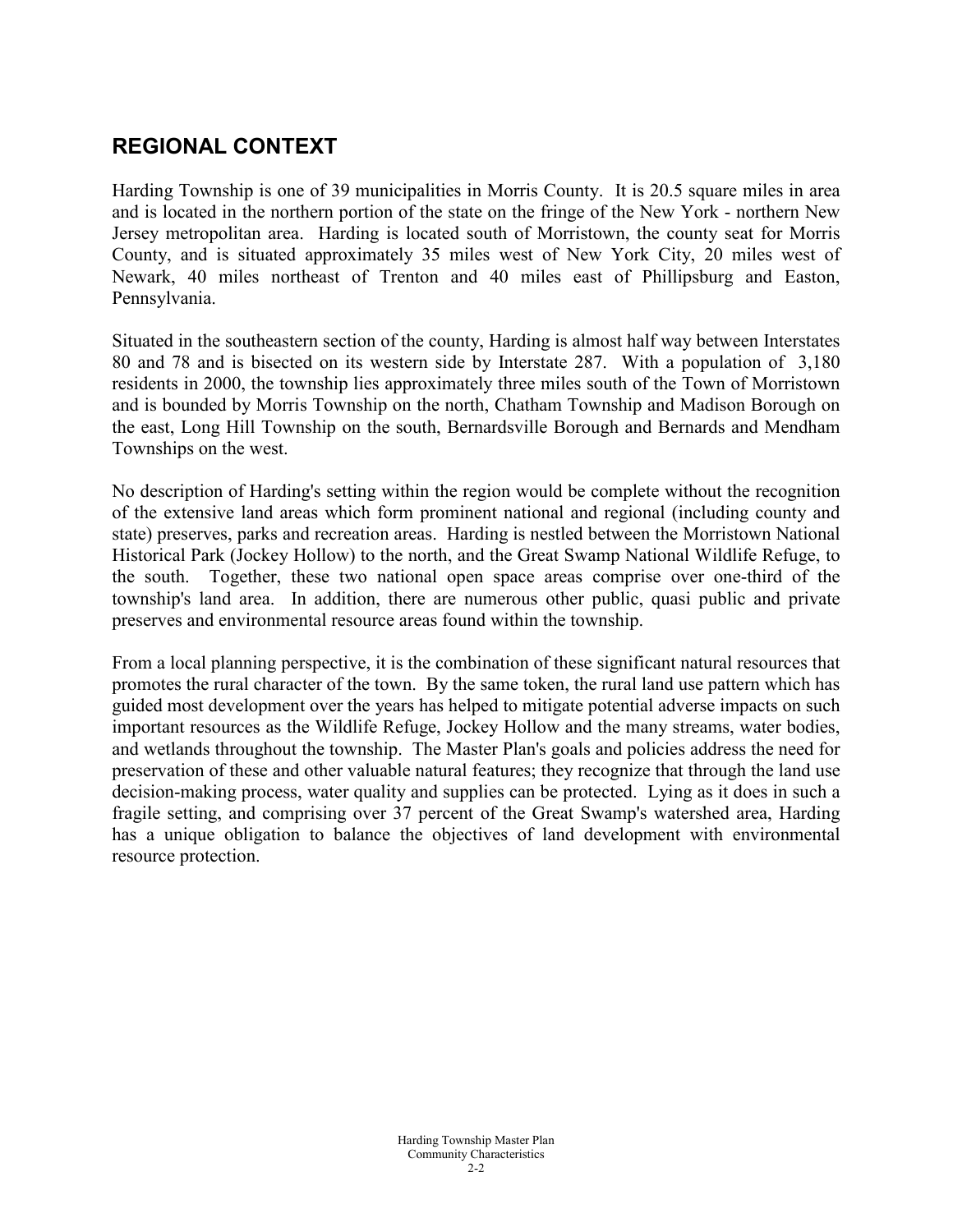### **ENVIRONMENTAL RESOURCES INVENTORY** [1](#page-2-0)

(Adopted October 27, 2003; Reorganized under "Community Characteristics" February 25, 2008)

## **Introduction**

The purpose of an Environmental Resources Inventory (ERI) is to catalog natural and environmental characteristics to provide a factual basis for policy recommendations in the Master Plan that relate to the natural environment. The Harding Township Master Plan has contained an ERI since 1984. Prepared by the Harding Township Environmental Commission, the ERI has evolved since then with periodic amendments and additions. This latest evolution is based firmly upon prior versions inventorying a wide range of natural and environmental resources. The major changes in this amendment are intended to focus on the environmental resources of most importance and significance in Harding: water resources. The maps for this version of the ERI have been recast within a Geographical Information System (GIS), based on a variety of national, state, county, and local data sources. They are referenced in the text and included at the end of the Master Plan.

Water resources are particularly important in Harding Township for a number of reasons. Its citizens rely primarily upon individual wells for their potable water supply. The township is completely within the recharge area of the Buried Valley Sole Source Aquifer and virtually the entire township's surface waters drain directly into the Great Swamp National Wildlife Refuge. Changes in the quality or quantity of water flowing into the Refuge may substantially impact it and the Passaic River, which flows out of it. In addition, fragile streams of rare quality, among the highest in the state, are the basis for the township's designation as an *environmentally sensitive planning area* in the New Jersey Development and Redevelopment Plan. In a general sense, the high quality water resources found in the township contribute greatly to the township's and region's environmental quality and are significant from a regional and state perspective. They are also important from a national perspective because large portions of the Morristown National Historical Park and the Great Swamp National Wildlife Refuge are located within the township.

## **Physiography and Geology** [2](#page-2-1)

The physiography and geology characteristics of an area create the basic landforms of the community. Physiography is the study of the physical features of the earth's surface. Over a period of millions of years, two different areas in Harding were created by geologic actions as shown in Figure 1, Bedrock Geology map. The two geologic "provinces," the Appalachian Highlands and the Piedmont Plain (the "lowlands"), are separated by a border fault. The Appalachian Highlands (often referred to as the Reading Prong of the New England Province), located to the west of the present day US Route 202, were created by an uplifting of the earth's crust. The land east of the cracked earth was depressed, forming the Piedmont Plain.

<span id="page-2-0"></span><sup>&</sup>lt;sup>1</sup> This Environmental Resources Inventory, was funded in part by a grant from the New Jersey Department of Environmental Protection, Environmental Services Program.

<span id="page-2-1"></span><sup>&</sup>lt;sup>2</sup> This section is based on material prepared by Paul S. Boyer, Professor of Geology, Fairleigh Dickinson University, in 1991.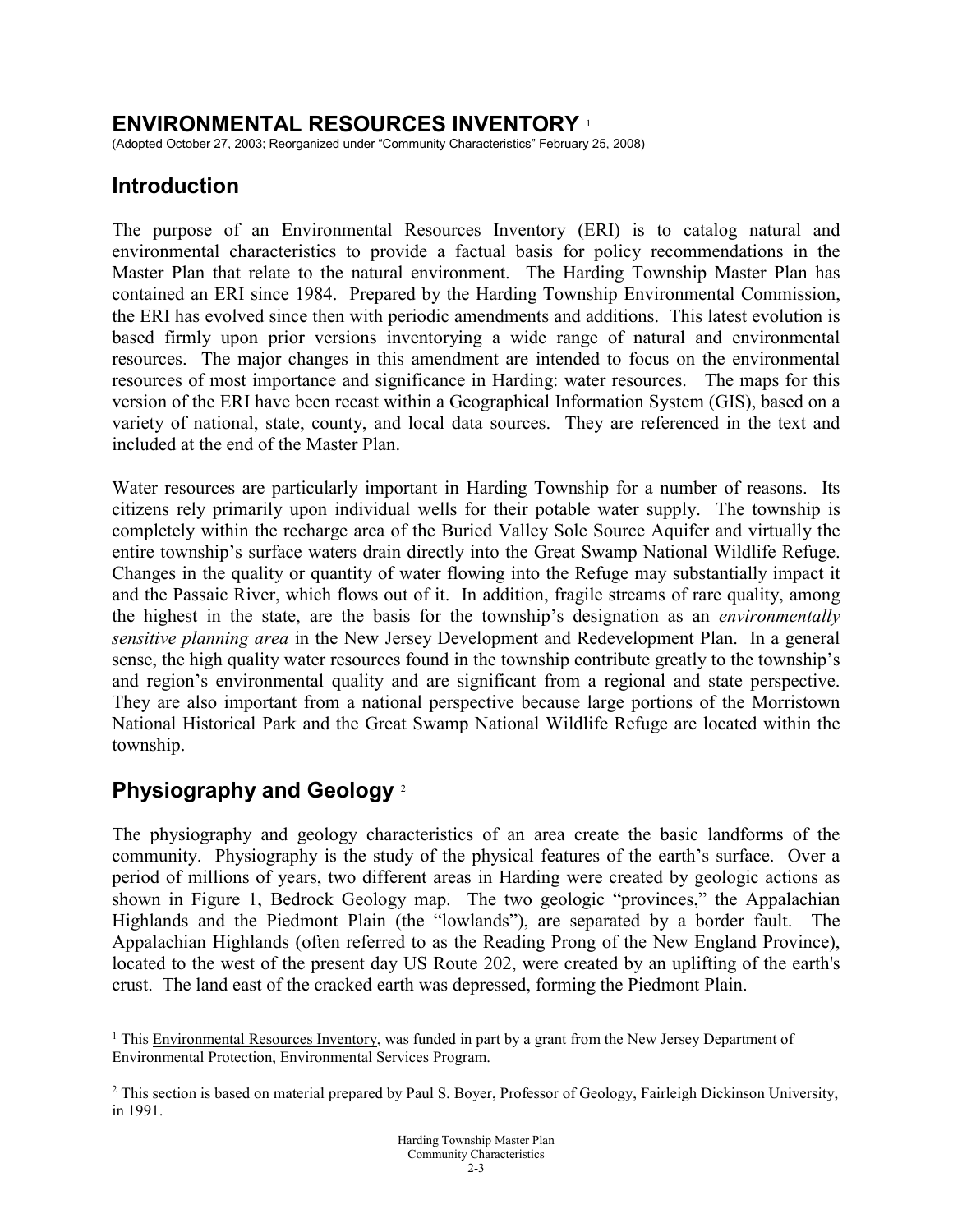As weathering proceeded, the Plain received deposits of sand, silt and clay, which were intermittently covered by lava sheets from volcanic eruptions. A period of faulting and tilting in the Piedmont exposed the basalt ridges which resulted from volcanic action forming the upland areas of today. In later geologic eras, glacial advances and retreats resulted in a mixture of stratified boulders, pebbles, sand and clay. Mucky soils found in the Great Swamp are also a result of glacial actions and soil deposition.

The upthrown Highlands block has undergone more erosion, so that the rocks exposed on that side are of different composition and age from those just across the fault line: they are very ancient Precambrian metamorphic rocks about one billion years old, mainly gneiss. The rocks of the Highlands are quite resistant to erosion, which explains the loftiness of this section of the township. This is the area where radon would be expected to pose the biggest problem, but elevated readings have also been encountered in other parts of the township.

Most of the township lies within the Piedmont Province, which is underlain by three formations, all deposited during the early part of the Jurassic Period (roughly 200 million years ago). The oldest of these is the Towaco Formation, composed of sedimentary rocks: sandstone, siltstone, and red shale. A good exposure of this material may be seen on the west side of Millbrook Road, just north of the intersection with Village Road. Also within the Towaco Formation is a lens of coarse conglomerate that, because of its greater relative resistance to erosion, accounts for the hill at the upper end of Anthony Wayne Road.

The layered formations of the Piedmont Plain have been folded upward into a structural dome, so we find the younger formations appearing outward from the area of the Towaco Formation. The next formation in age is the Hook Mountain Basalt. Basalt is an igneous rock resulting from the solidification of a flood of lava. The Hook Mountain Basalt is a sheet about l00 meters thick, but we see only the upturned edge which forms a crescentic ridge sweeping from the Mt. Kemble Lake area eastward to Green Village, thence northward along the west side of Spring Valley Road. A good exposure of the basalt is visible where Lee's Hill Road crosses the ridge southwest of the school. Elsewhere along the ridge one frequently notices in the soil weathered fragments of basalt: very dark rock weathering orange or yellow-brown on the outer surface. Youngest in the township is the Boonton Formation, consisting of red, gray, brown, and black sandstone, siltstone, and shale. The formation weathers readily, so there are no good exposures within the township. The Boonton Formation underlies the low areas beyond the basalt ridge, including the area of the Great Swamp.

In very recent geologic time, our area was subjected to the effects of glaciation. Debris directly deposited by the last great ice sheets is not found in Harding Township, but the periglacial (nearglacial) conditions must have given the region a tundra environment as recently as l0,000 years ago. Moreover, the Second Watchung Mountain acted as a dam, trapping the glacial meltwater as the celebrated Lake Passaic, a cold, desolate lake spiked with icebergs. The Highlands escaped inundation, as did parts of the basalt ridge and the conglomerate-lens area, which formed islands. More than half of the area of the township was flooded and received deposits of lakebed clay and loam which determine the condition of the soils to this day. Many of the current septic and drainage problems today may be blamed directly on Lake Passaic.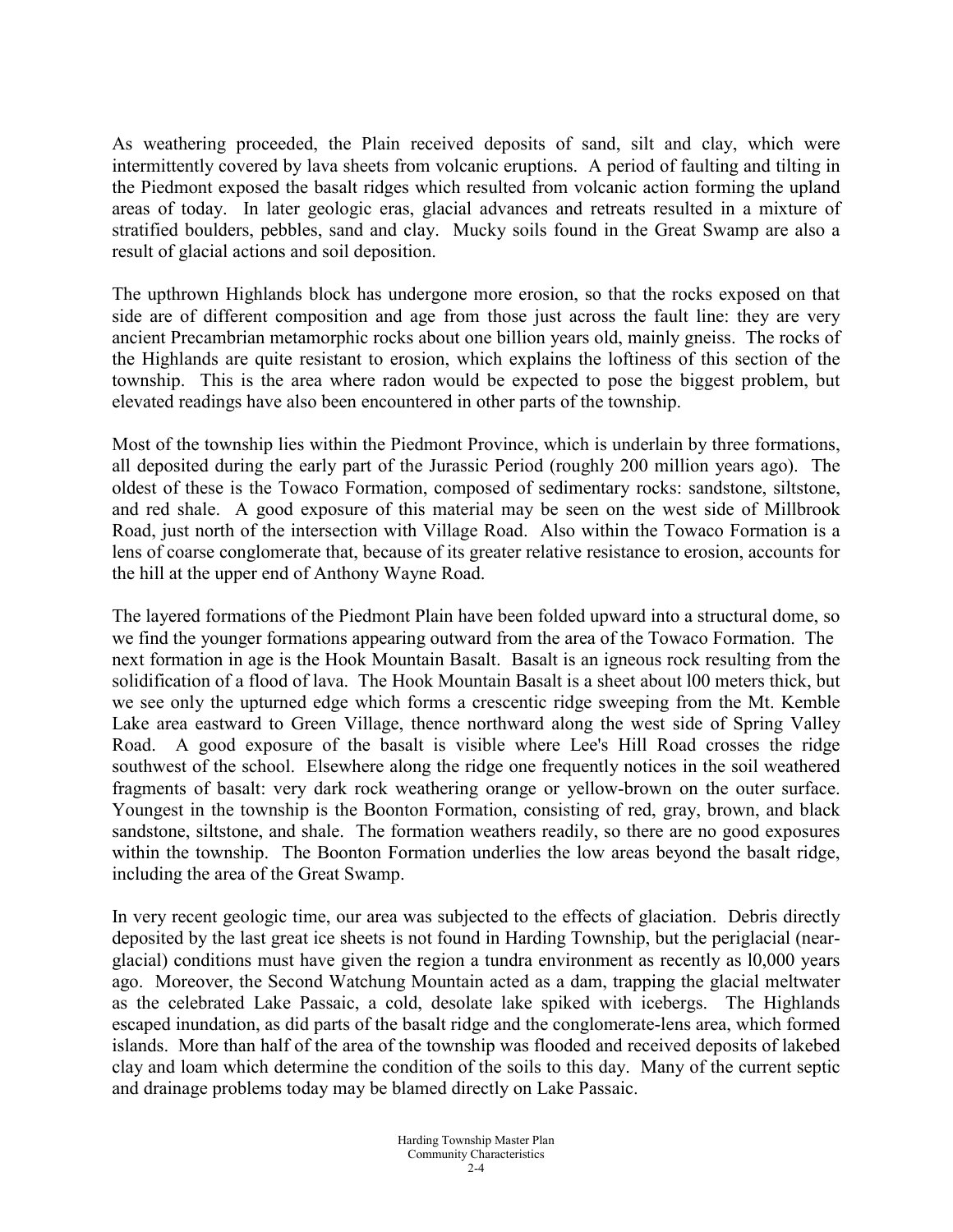## **Groundwater Resources** [3](#page-4-0)

Water supplies for Harding Township are derived from both surface and groundwater supplies. However, a majority of residents are wholly dependent upon groundwater wells. Approximately 300 households in Harding are adjacent to water mains. This leaves approximately 900 of the existing 1200 homes (75%) that rely on individual wells for potable water. These same residences are also reliant upon individual subsurface septic systems for wastewater disposal. Almost all of the undeveloped land within Harding is in areas where individual wells and septic systems will be required for potable water supply and wastewater disposal. A recent examination of more than half of the township's well drilling records shows modest yields for residential purposes [more than 85% with yields greater than 10 gallons per minute (gpm)] with considerable variation from site to site (average yield of 22 gpm with a standard deviation of +/- 17 gpm), consistent with the underlying fractured-bedrock nature of the aquifers.

As a result of the township's predominant use of individual wells for potable water supply and on-site septic systems for wastewater disposal, the township's groundwater resources are potentially at risk for impacts related to subsurface sewage disposal. Of the various constituents present in domestic wastewater, nitrate is the most typical threat to groundwater quality and is typically the component used to evaluate groundwater impacts related to subsurface septic disposal systems. This is due to the fact that nitrate generally occurs naturally at low concentrations; it is relatively stable and mobile in groundwater; and human health concerns and environmental impacts result from excessive nitrate concentrations. The US Environmental Protection Agency has a Primary Maximum Contaminant Limit for nitrate of 10 mg/l (nitratenitrogen). Consumption of potable water with concentrations above this level can lead to human health impacts such as methemoglobinemia. Environmental impacts associated with excessive nitrate include accelerated growth of algae in surface water and an associated decrease in oxygen concentrations that can impact stream biota.

One way to evaluate potential nitrate-based groundwater impacts is to perform a nitrate-based carrying capacity analysis. The results of such an analysis would indicate maximum lot densities throughout the township that would be protective of groundwater quality with respect to nitrate impacts from septic systems.

Harding Township's hydrogeology is characterized by three general classes of bedrock aquifer and two regions of surficial aquifer. The bedrock regions underlie the majority of developed and developable land in the township. These bedrock formations are characterized by water flow primarily along fracture lines, resulting in varying well depths and yields throughout the township and generally unpredictable hydraulic interconnection between nearby wells. The formation yields are classified as "C" and "D" within the state system, averaging 101-250 gpm and 25-100 gpm respectively. These classifications are consistent with existing township well performance data. A higher-yielding surficial formation underlies a small area in the northeast portion of the township and a very low-yield surficial formation lies within the Great Swamp National Wildlife Refuge. The majority of surface water runoff from the township runs through the Great Swamp and then through the Passaic River, serving as a water source for communities

<span id="page-4-0"></span> <sup>3</sup> This section was prepared by Robert L. Zelley, P.G., Maser Consulting, July 2003.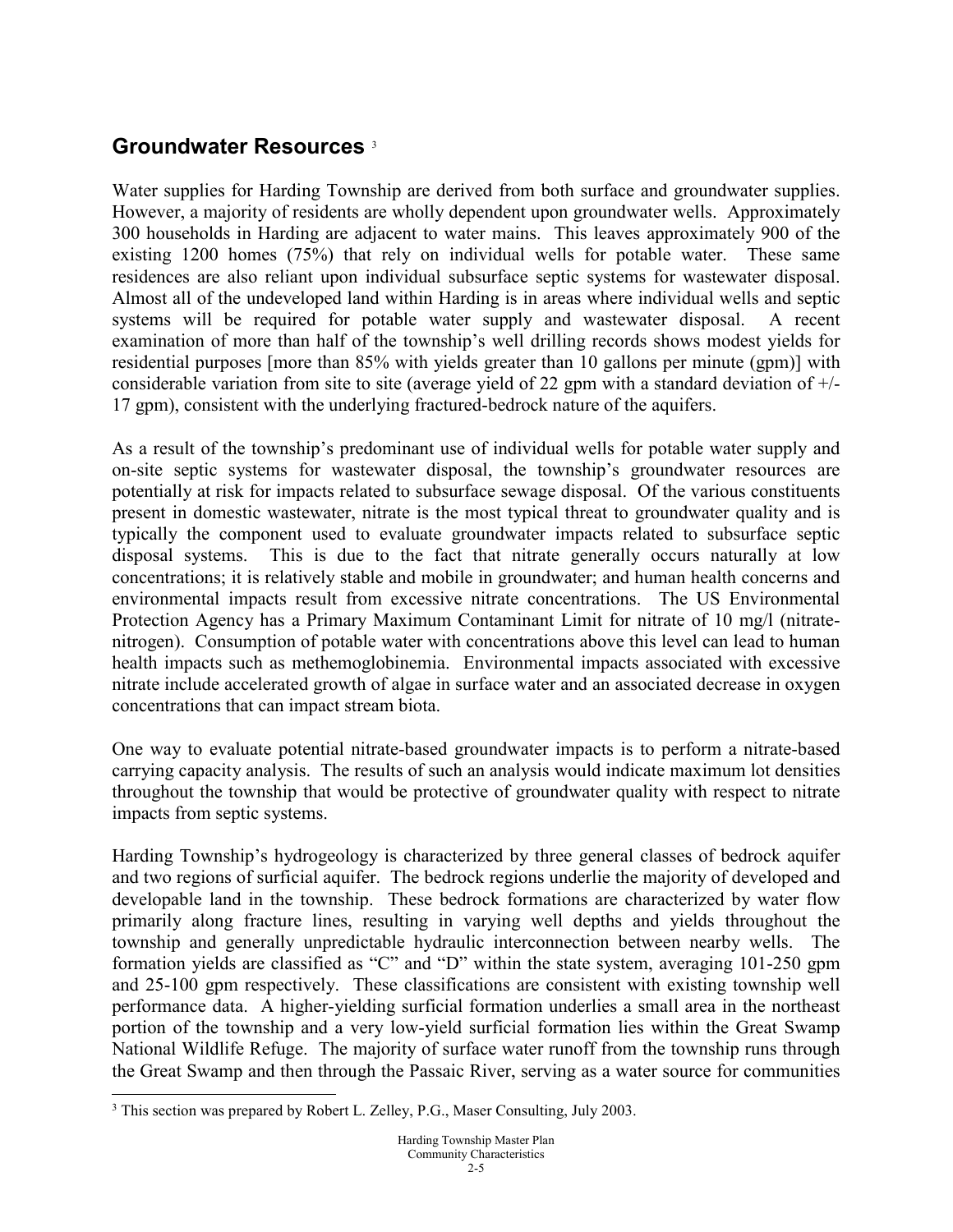downstream. Harding is also designated as a recharge region for the Buried Valley Sole Source Aquifer, providing water to nearly 600,000 people in Morris and Essex counties.

## **Groundwater Hydrology and Aquifer Recharge Areas** [4](#page-5-0)

An aquifer is a geological formation capable of storing and transmitting water at rates fast enough to supply reasonable amounts of water to wells. Aquifers are classified into two main categories: 1) unconfined or water table aquifers in which relatively permeable materials are present from the bottom of the aquifer to the ground surface and 2) confined aquifers in which one or more low-porosity layers are present at and above the top of the aquifer. The productivity of an aquifer is a function of the effective porosity (the void space of a consolidated or unconsolidated formation available to fluid flow) and permeability. In consolidated formations (those compacted and made solid), and less commonly in unconsolidated formations, porosity is categorized as primary porosity and secondary porosity. Primary porosity consists of the void spaces between grains and secondary porosity consists of fractures within the formation. Poorly cemented sandstone will exhibit primary porosity via the interstitial spaces between sand grains akin to that of the unconsolidated sands from which it was derived and secondary porosity via fracturing of the formation. Movement of groundwater occurs in response to hydraulic gradients, with flow occurring from areas of high hydraulic head to areas of low hydraulic head.

An aquifer recharge zone is an area through which precipitation infiltrates the ground surface, the underlying soil, and into the deeper subsurface and potential underlying aquifers. Several sources of water loss occur during this journey and include: surface runoff, evapotranspiration, and interflow. Interflow occurs when infiltrating water encounters low permeability deposits upon which it will travel horizontally to a more permeable deposit or possibly be discharged to a spring or stream.

In confined aquifers the recharge zone(s) can be located considerable distances from wells tapping the aquifer. Unconfined aquifers generally have common characteristics associated with recharge areas and are typically located in topographically high locations having a relatively deep water table. As a result of the interaction of groundwater recharge and the differing geologic settings of unconfined versus confined aquifers, the water level in a well completed in an unconfined aquifer will be at the same elevation as that of the water table, whereas in a confined aquifer the water level in a well will have an elevation greater than that of the top of the aquifer (i.e. the bottom of the confining unit). In certain situations, the water level elevation (the piezometric surface) will be higher than the ground surface resulting in a freely flowing well.

Figure 2, Ground Water Recharge map, illustrates the distribution of groundwater recharge throughout Harding Township. These data were calculated by the New Jersey Geological Survey (NJGS) using a technique developed by NJGS to calculate approximate groundwater recharge rates from readily available data.<sup>[5](#page-5-1)</sup> The method is not applicable for areas containing water bodies, wetlands, and hydric soils due to the fact that site specific investigations are usually required to assess whether or not these locations are groundwater recharge zones,

<span id="page-5-0"></span> <sup>4</sup> This section was prepared by Robert L. Zelley, P.G., Maser Consulting, July 2003.

<span id="page-5-1"></span><sup>5</sup> NJGS Geological Survey Report GSR-32 A Method for Evaluating Ground-Water-Recharge Areas in New Jersey; Charles, Emmanuel G, et al; 1993.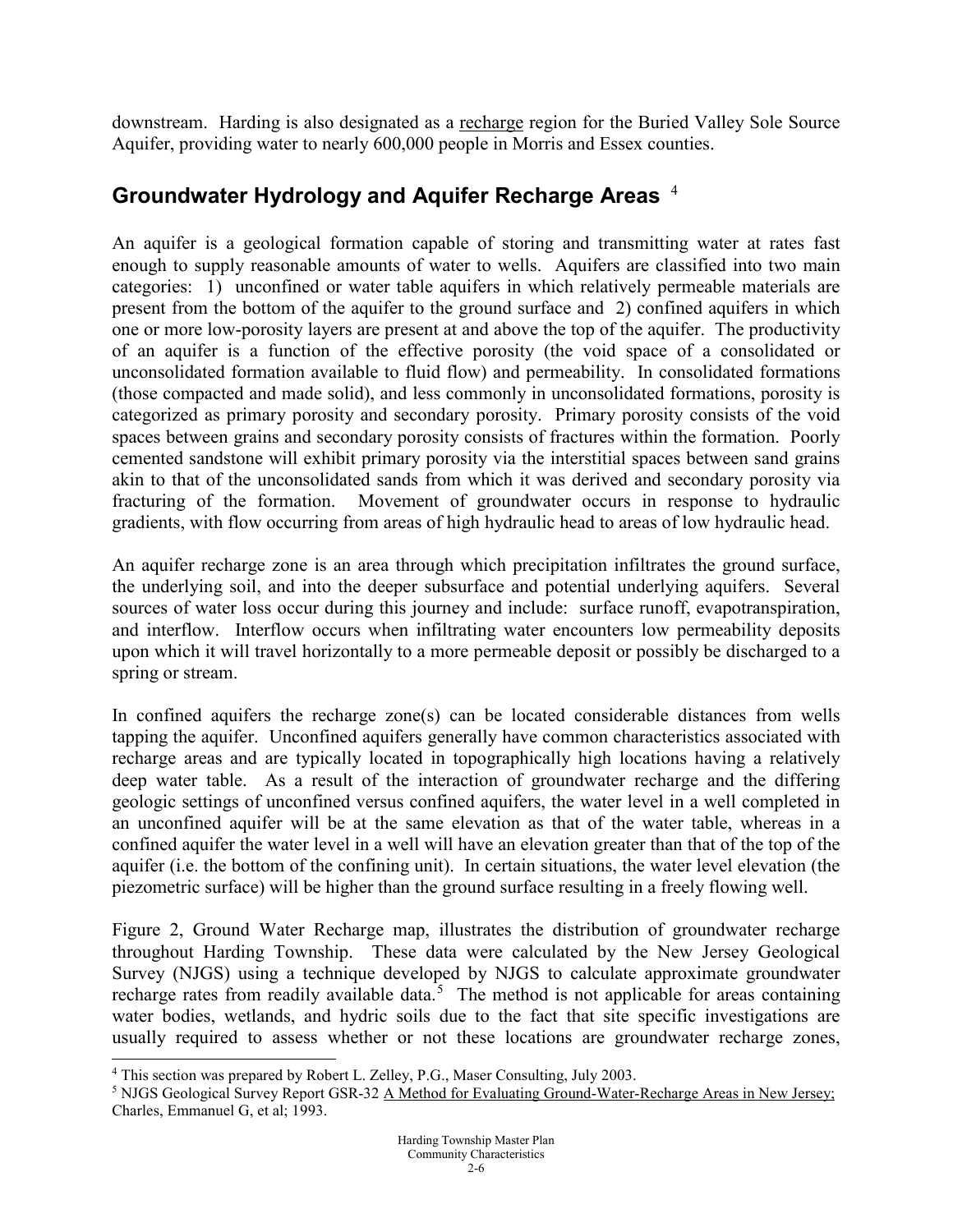groundwater discharge zones, or temporally vary between the two. The Great Swamp serves as an example. In periods of low precipitation, as the water table drops, the Swamp tends to act as a recharge area as water slowly filters into the groundwater. The Swamp tends to act in a discharge capacity as the water table rises during periods of abundant precipitation.

Within Harding Township two broad sources of groundwater are available, namely: bedrock sources and overburden sources that consist of unconsolidated glacial deposits. The productivity of an aquifer is dependent upon the geology, as well as the topographic, climatic, and soil conditions associated with the aquifer. Bedrock groundwater sources underlie the vast majority of developed and developable land in Harding. This is a result of both the geologic history of the area and the protected status of the Great Swamp Natural Wildlife Refuge in the southern portion of the township (also the area of the low permeability glacial deposit overburden).

The bedrock in Harding Township can be divided into three general classifications: Pre-Cambrian crystalline rock (e.g. granite); Jurassic sedimentary rock (e.g. shale and sandstones); and Jurassic basalt. Figure 1, Bedrock Geology map, illustrates the bedrock geology of the township. Pre-Cambrian formations are found to the northwest of Route 202 and are separated from the other geologic formations in the township by the border fault (Ramapo Fault) that also represents the division between the Highlands Physiographic Province and the Piedmont Physiographic Province. Jurassic sedimentary rock formations and Jurassic igneous rock formations are located to the southeast of the border fault with the basalt being present in the central portion of the township.

- 1. Pre-Cambrian Rock Formations Underlie all of the area to the west of the border fault (in the vicinity of Route 202) – over 600 million years old and originally consisted of sedimentary and igneous formations some of which have been metamorphosed over the years by heat and compression.
- 2. Jurassic Rock Formations Underlie the remainder of the township and consist of sandstones, shales, and basalt. These formations are younger than the Pre-Cambrian formations and typically occur as alternating beds of various sandstone, siltstone, mudstone, and shale. Uplift in the western Highlands resulted in a depressed basin and heavy rains resulted in the deposition of eroded sediments here that became the sedimentary Jurassic formations. Regionally, three lava flows resulted from volcanic activity during the Jurassic period that interrupted the deposition of sedimentary formations and created the Jurassic basalt formations (e.g. Hook Mountain Basalt). Subsequent tilting and weathering of these formations has eroded them, leaving the more resistant basalt present in the form of ridges now known as the First, Second, and Third Watchung Mountains, with the Third Watchung Mountain being a broken ridge comprised of Towaco Mountain, Mt. Kemble, and Long Hill.

Figure 3, Glacial Deposits map, illustrates the distribution of glacial deposits in and around Harding Township. The glacial deposits were predominantly deposited during the Wisconsinan Age and are located in the southern third of the township and to a lesser degree in the northeast corner of the township. In general, the bulk of these unconsolidated sediments, and in particular the lake bottom deposits in the area of the Great Swamp National Wildlife Refuge, are too finegrained to yield significant quantities of groundwater to wells. However, they do serve as a large reservoir that stores groundwater from recharge and can slowly release it to the underlying and adjacent bedrock during periods of time when the underlying water table is depressed.

The New Jersey Geological Survey (NJGS) developed an aquifer ranking system in order to compare the typical water supply productivities of the various formations within the state. The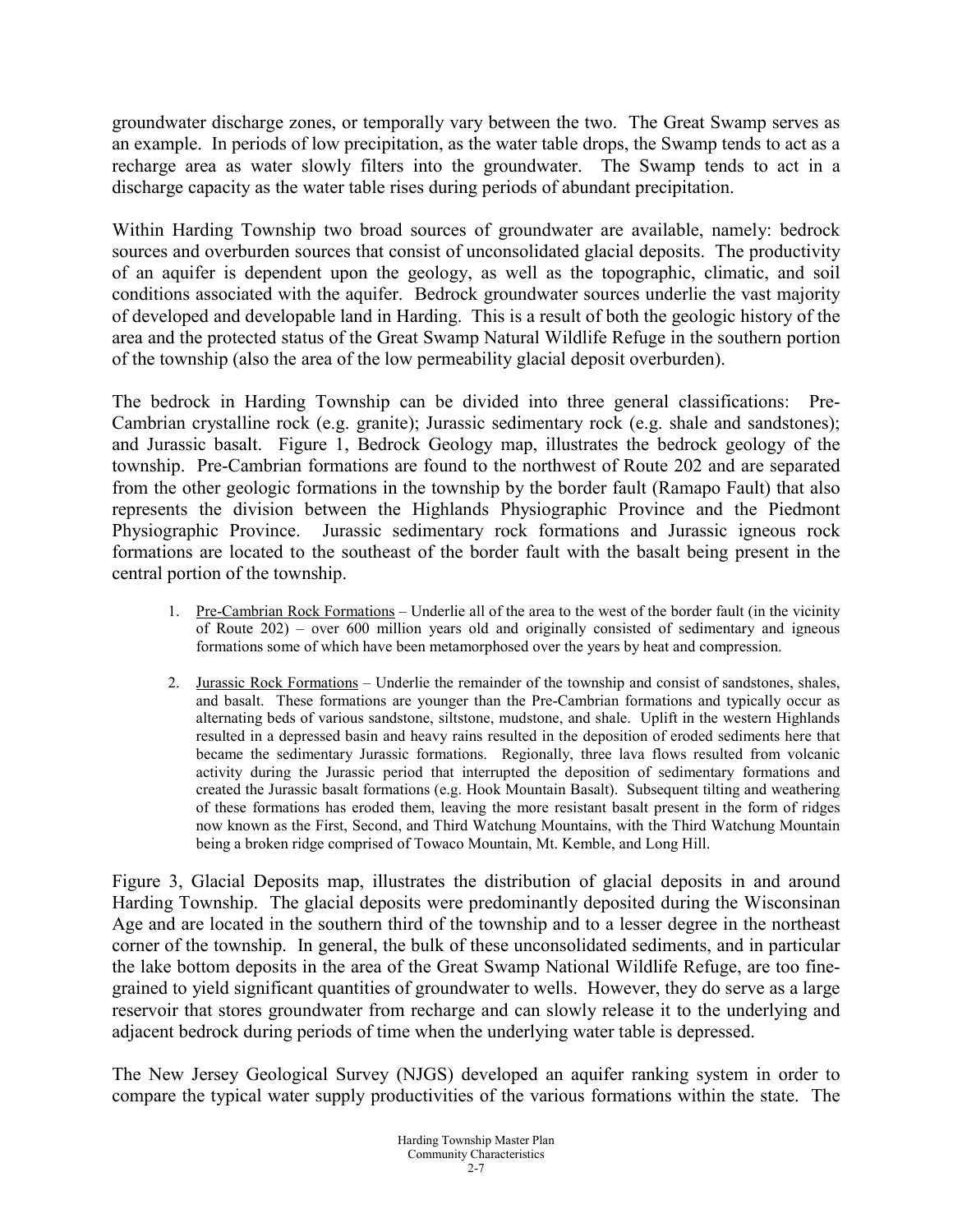aquifer rank classes range from A  $(> 500 \text{ gpm})$  to E  $(< 25 \text{ gpm})$ . It should be noted that these yields are for high productivity wells that may have been favorably sited and also may have boreholes exceeding the 6-inch diameter typically used in a domestic well. The bedrock geologic formations within Harding Township can be ranked in order of decreasing potential yields as: 1) Jurassic sedimentary formations – Rank C: 101 to 250 gpm, and 2) Pre-Cambrian and Jurassic basalt formations – Rank D: 25 to 100 gpm. A very small portion of the township (the area to the north of Woodland Avenue) lies within a productive overburden region, comprised of Wisconsinan Aged Deltaic and Lacustrine Fan deposits having an Aquifer Rank of B: 251 to 500 gpm.

In general, the primary porosity of the Pre-Cambrian formations is near zero. The storage and movement of water in these formations is the result of secondary porosity. Recharge to the Pre-Cambrian formations generally occurs through overlying soils and surficial deposits. Groundwater is typically present under water table conditions (unconfined) in these formations. However, local confined conditions may occur both in low-lying areas where overlain by low permeability sediments and in situations where a poorly interconnected fracture system is recharged at an elevation higher than that of the well intersecting the fractures. As is typical of the consolidated formations of New Jersey, fracture size and density in the Pre-Cambrian formations decreases considerably below a depth of approximately 300 feet due to the increasing pressure exerted by the overlying rock and overburden. As such, the yield of a well completed in these formations generally will not increase significantly below this depth. Due to the fact that water flow and storage is a result of secondary porosity in these formations, well yields can be significantly improved by siting wells at locations near fault zones where fracture size and density is typically greater than that of the surrounding formation. Fracture trace and lineament analyses can be performed relatively inexpensively to identify locations where several fractures intersect.

Similar to the Pre-Cambrian formations, the Jurassic sedimentary and basalt formations within Harding Township have near-zero primary porosities. Secondary porosity is responsible for the bulk of water movement and storage in these formations. Groundwater is typically present under water table conditions in these formations. As with the Pre-Cambrian formations, local artesian conditions may occur both in low lying areas where overlain by low permeability sediments and in situations where a poorly interconnected fracture system is recharged at a higher elevation than that of the well intersecting the fractures.

The Wisconsinan Aged Deltaic and Lacustrine Fan deposits located in the northeastern corner of the township have the highest potential for large groundwater yields. The Southeast Morris County Municipal Utilities Authority's McCabe Well taps this source from a depth of approximately 200 feet and is located approximately 1,000 feet northeast of the intersection of Woodland Avenue and the township boundary with Morris Township. Unfortunately, this resource underlies only a small fraction of Harding Township.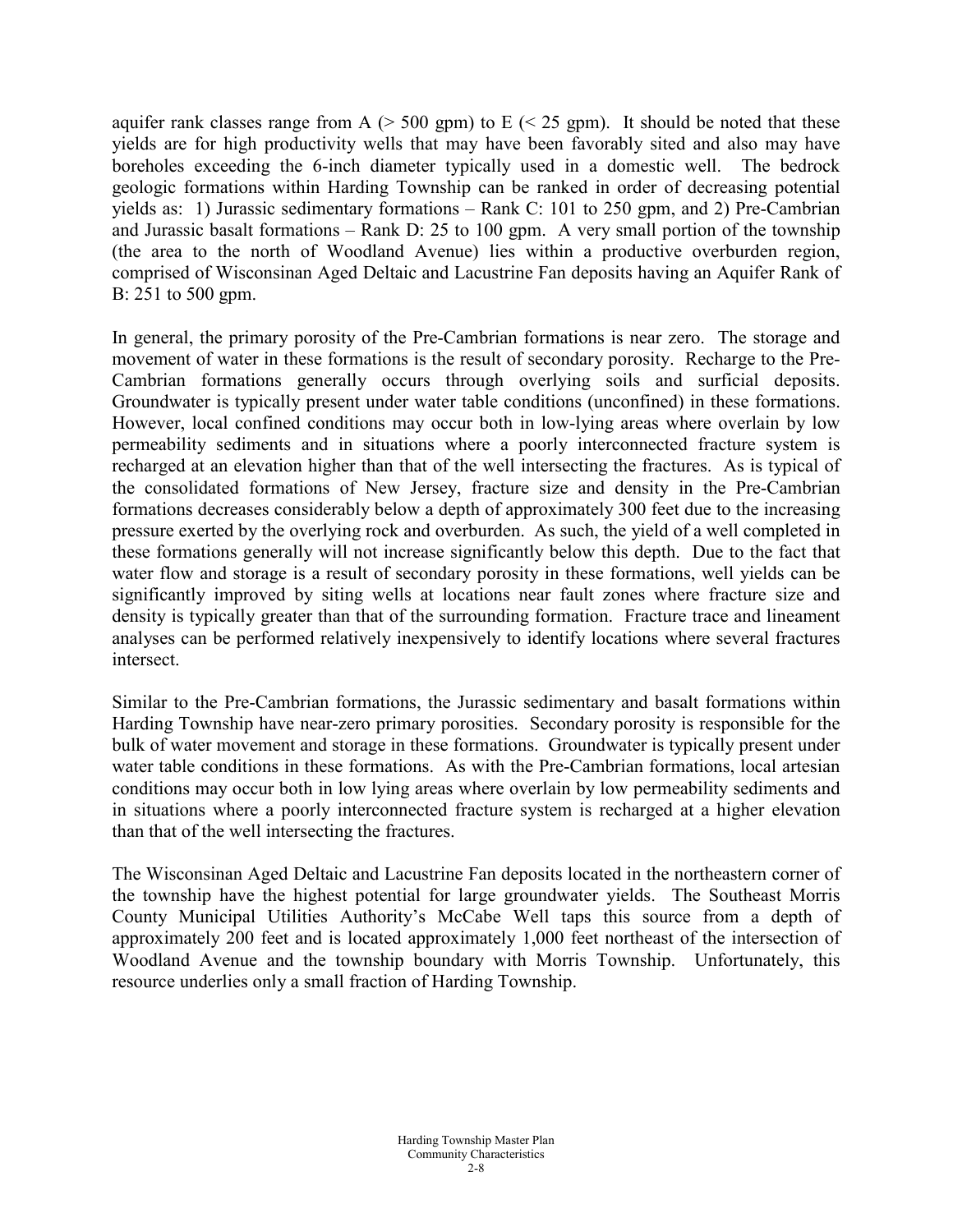### **Buried Valley Aquifer** [6](#page-8-0)

Southeastern Morris County is underlain by the "Buried Valley Aquifer," formally known as the "Buried Valley Aquifer in southeastern Morris and western Essex counties." On January 15, 1979, the City of East Orange and the Passaic River Coalition of Basking Ridge petitioned the Administrator of the U.S. Department of Environmental Protection to declare the Buried Valley Aquifer System a "sole source aquifer" under the provisions of the 1974 Safe Drinking Water Act. In 1980 the Administrator determined that the system is a sole or principal drinking water source which "if contaminated would create a significant hazard to public health." Figure 4, Buried Valley Sole Source Aquifer map, illustrates the location of the Buried Valley Aquifer with respect to northeastern New Jersey and the location of Harding Township within the aquifer. All of Harding is located within the recharge zone of the Buried Valley Aquifer.

As a result of this designation, no project undertaken in the area may receive federal financial assistance if the EPA Administrator determines that such a project may contaminate the aquifer through a recharge zone so as to endanger public health. A commitment for assistance may be made, however, authorized by another provision of the law, to plan or design the project to assure that the aquifer will not be contaminated.

The Buried Valley Aquifer is based on political boundaries, not hydrogeologic boundaries. There is a misconception that it represents a single aquifer when, in reality, there are multiple aquifers, not necessarily interconnected, within this political boundary. In fact, the boundaries of the Buried Valley Aquifer overlap with the Northwest New Jersey sole source aquifer and the Rockaway River sole source aquifer.

# **Topography**

The northwestern part of Harding (generally west of Route 202), located within the Appalachian Highlands, has a typical elevation roughly between 500 to 700 feet above sea level. The valleys have eroded to between 200 to 300 feet below the tops of the ridges. The remainder of the township, in the Piedmont Plain, is characterized by elevations of approximately 160 to 500 feet with rolling plains and swampy areas.

Figure 5, Topography map, shows the outline of Harding Township overlaid on the USGS topographic map of the area. Elevations within the township range from approximately 740 feet above sea level on Sugar Loaf Hill in Morristown National Historical Park (Jockey Hollow) to a low of approximately 225 feet in the Great Swamp National Wildlife Refuge. Although the more steeply sloping areas of the township are generally found west and north of Route 202 and are contained within Jockey Hollow and further to the north, Lewis Morris Park, there are substantial areas to the south and west of Route 202 which contain slopes of 15 percent to 25 percent.

Another area of steeply sloping land is found around Mt. Kemble Lake. Here, slopes of 15 percent to 25 percent predominate, with three ridge lines of stronger slopes over 25 percent.

<span id="page-8-0"></span> <sup>6</sup> This section was prepared by Robert L. Zelley, P.G., Maser Consulting, July 2003.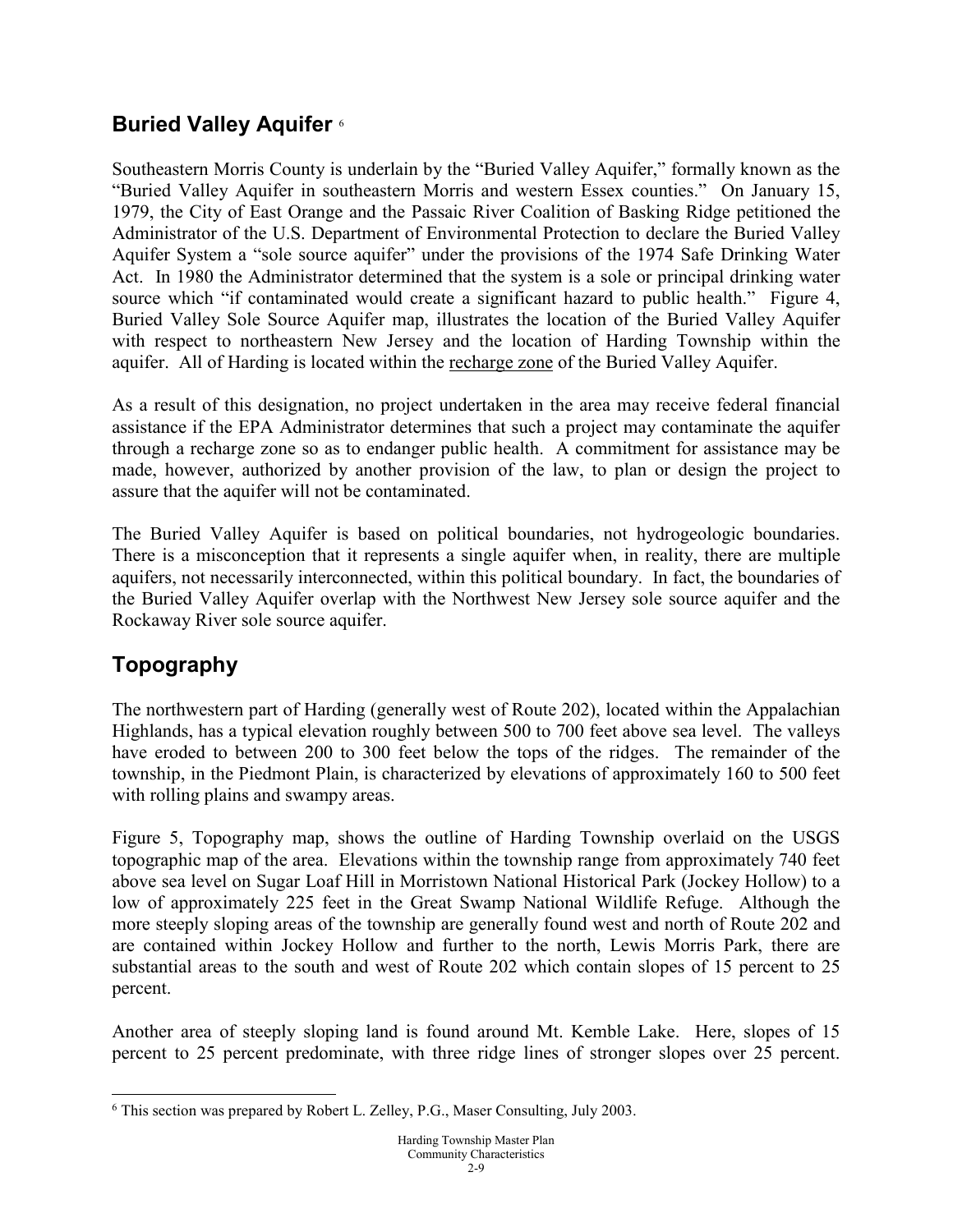Aside from the above areas, there are sporadic sites which contain slopes ranging from 15 percent to 25 percent and above, but these areas are not expansive. The bulk of the township east of Route 202 is gently to moderately sloping and is comprised of gently rolling open and wooded land areas, ranging from 250 feet to 450 feet in elevation. The Great Swamp in the southern third of the township is nearly level.

Steeply sloping terrain can have both positive and negative implications on water resources. On the positive side, such terrain is often associated with fast moving (oxygenating) and highly shaded (cool) streams, conditions that promote high water quality. On the negative side, such areas are more prone to severe soil erosion when the land is cleared or disturbed. Areas in excess of 25% slopes are highly prone to soil erosion with potentially substantial impacts on surface water quality.

### **Soils** [7](#page-9-0)

Planning decisions should be made based upon an understanding of the basic capacity of the land to "carry" development. This is reflected in part by soils types, but also in terms of topography, vegetation, watercourses, etc. Soils are formed as a result of the interaction of:

- 1. Parent Material The unconsolidated mass in which soils form. In Morris County soils formed in glacial till, glacial outwash, recent stream alluvium, organic material and rock material weathered in place.
- 2. Climate In Morris County, average annual precipitation of approximately 44 inches and average annual temperature of 49° F.
- 3. Plant and Animal Life Delivering organic matter to the soil and bringing nutrients from lower layers to upper layers of the soil.
- 4. Topography The slope of the land influencing rates of runoff, drainage, erosion, and seepage.
- 5. Time The long period required to form soils from the parent material.

The soils found in Harding Township form a fundamental basis for the area's environmental sensitivity. The predominant types are the result of soils formed in:

- 1. Organic deposits, glacial lake sediment or glacial outwashes such as the Riverhead, Carlisle, and Parsippany soils.
- 2. Old glacial deposits or material weathered from bedrock such as the Neshaminy, Penn, Reaville, Califon, Cokesbury, Parker, and Edneyville soils.

Generally, the township can be characterized by four major areas:

- 1. The southern third of the township (Great Swamp) is the location of principally Parsippany, Carlisle, and Pompton soils, although the Loantaka Reservation and Great Brook areas are also formed of these soils which are basically organic deposits.
- 2. The central portion of the township is crossed by an expansive band of Neshaminy and Ellington soils which are fairly well drained soils.
- 3. The north-central part of the township, east of Route 202, is largely composed of Penn, Parsippany, and Pattenburg soils with scattered areas of Reaville soils.

<span id="page-9-0"></span><sup>&</sup>lt;sup>7</sup> The information for this section was derived from the Soil Survey of Morris Co., NJ, US Dept. of Agriculture Soil Conservation Service, 1976.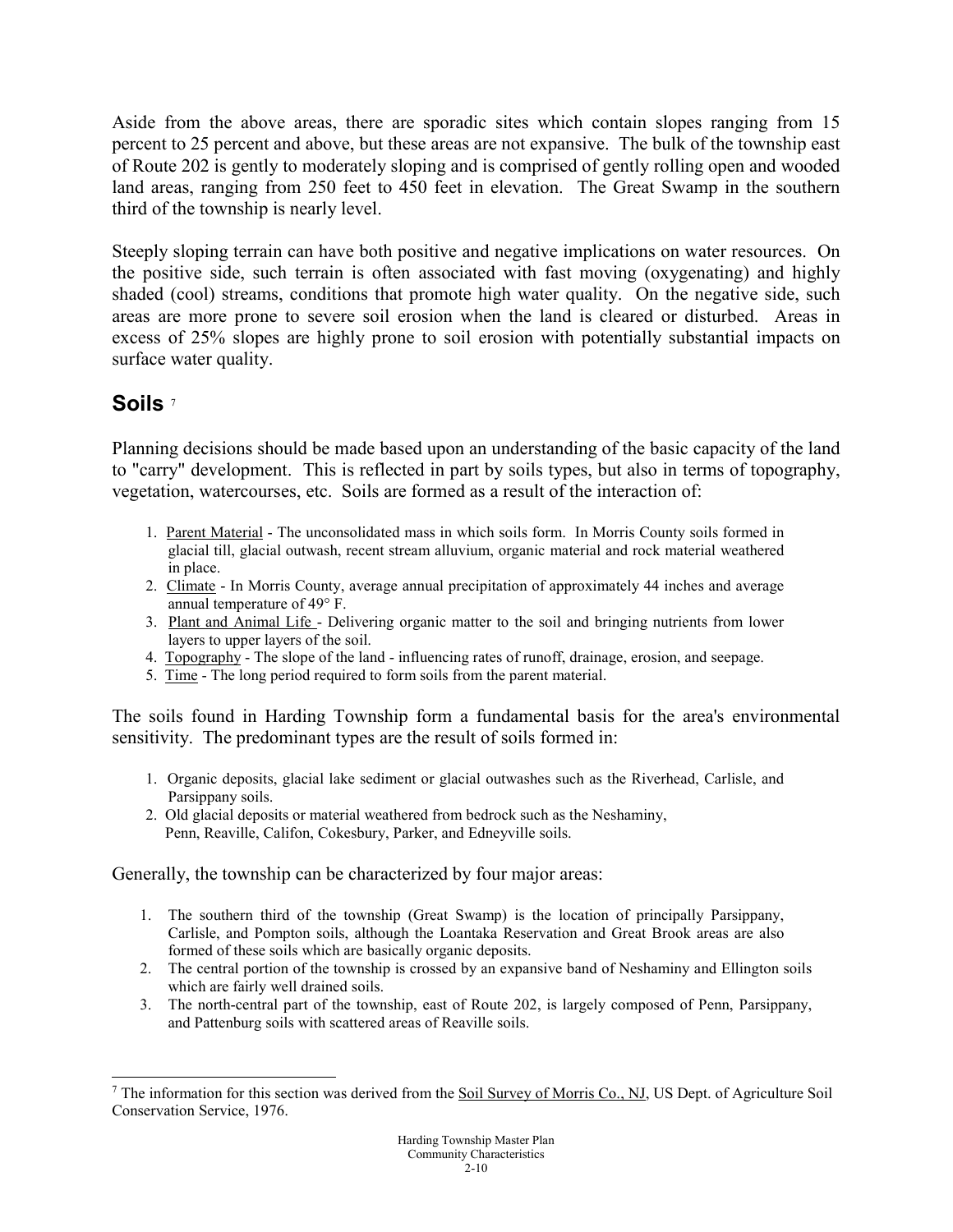4. The northwestern part of the township west of Route 202 contains extensive areas of Edneyville, Califon, and Parker-Edneyville soils. Much of this area is steeply sloping, and the northernmost portion is the site of Morristown National Historical Park and Lewis Morris Park.

The United States Department of Agriculture Soil Conservation Service prepared a Soil Survey of Morris County in 1976. The survey contains extensive data concerning the soils found in the township and provides detailed mapping of the various soils - such areas shown on the soil maps are referred to as "mapping units." A mapping unit is similar to a soil "phase," which is a component of a soil series - or soils, which have like profiles. Soils within a "series" often vary in their surface layers or slope, stoniness, or other features, which may have an impact on our ability to use the land. Soil series are divided into "phases" to reflect such differences and to enable mapping each soil phase (or mapping unit) based upon some of these differing characteristics. The specificity of the mapping and soil descriptions is therefore enhanced to reflect multiple land characteristics.

The Soil Survey contains extensive information related to the suitability of soils types to support various types of human uses. Soil characteristics determine, in part, the suitability of a site or area for a variety of uses such as agricultural, building foundations, septic tank absorption, streets and parking areas, landscaping and recreation areas. Also, and of increasing importance today, soil characteristics determine an area's drainage capability, aquifer recharge potential, and erosion hazard. Of particular importance to planning decisions in Harding Township is the classification of soils in terms of their limitations in connection with septic systems because the township largely depends upon such systems.

Figure 6, Soil Limitations for Septic Systems map, generally classifies soils in the township based upon their limitations to support septic systems. The soils in the northwestern part of the township and in a band through the center of the township (running east to west) have the fewest limitations (i.e. slight) for septic systems. More common however, in the northern and southern parts of the township, are soils that have moderate to severe limitations for septic systems. A table at the end of this section lists specific soils particular to Harding with their properties.

### **Wetlands**

In general, wetlands are transitional areas between well-drained, rarely flooded uplands and permanently flooded deep waters, lakes, rivers, and streams. Wetlands typically are found in upland depressions or along waterways where they are subject to periodic flooding. However, they are sometimes located on slope areas where they are fed by groundwater seepage. The preservation of wetlands is critical to the protection of the environmental resources that are the most fragile and important in the township: water resources.

There are a variety of definitions of wetlands, but the definition adopted by the New Jersey Department of Environmental Protection (DEP) in the New Jersey Freshwater Wetlands Protection Act and which was originally established under Section 404 of the Clean Water Act is as follows:

Those areas that are inundated or saturated by surface or groundwater at a frequency and duration sufficient to support, and that under normal circumstances do support, a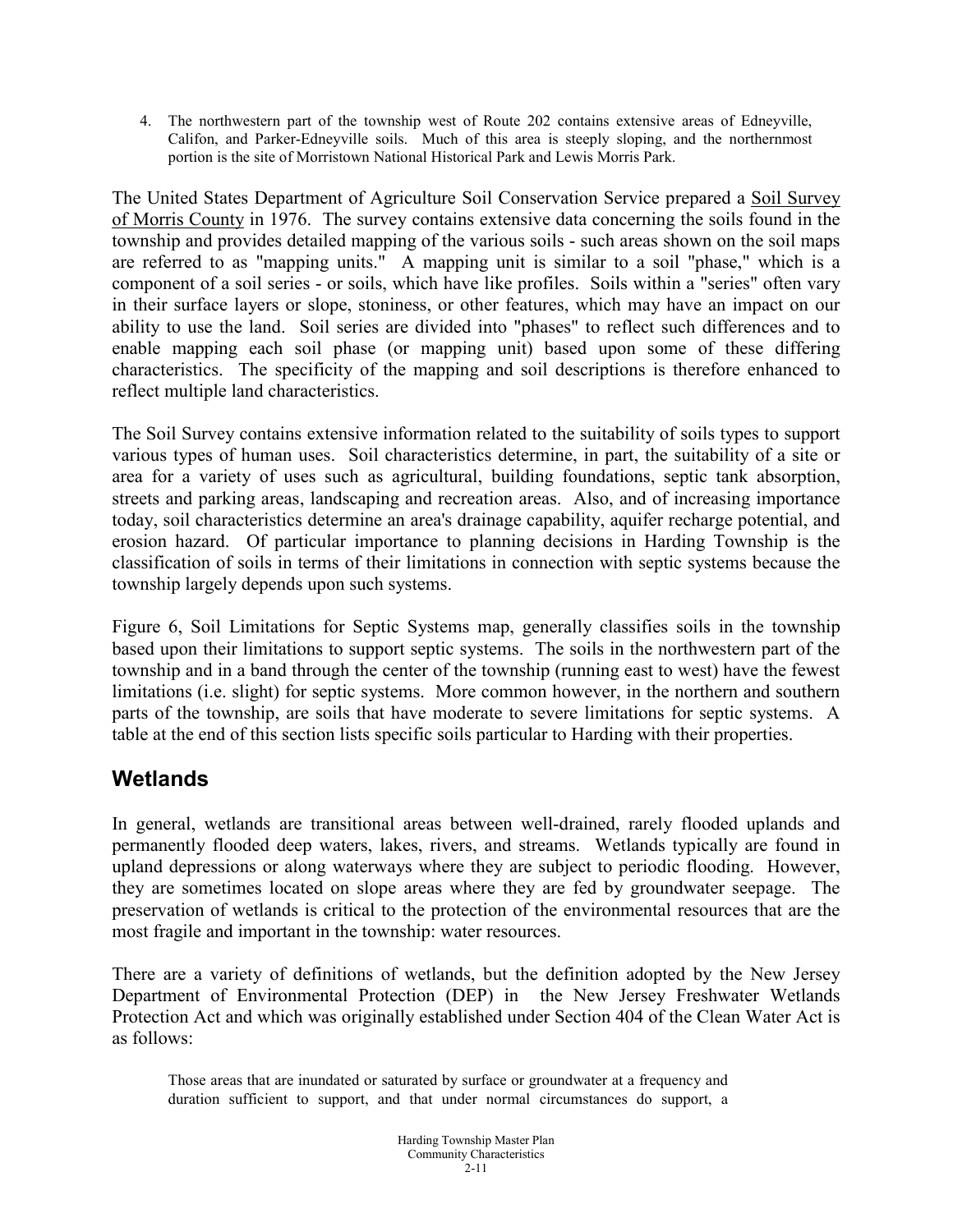prevalence of vegetation typically adapted for life in saturated soil conditions. Wetlands generally include swamps, marshes, bogs, and similar areas. (EPA, 40 CFR 230.3 and CE, 33 CFR 328.3)

This definition includes three criteria, which determine if an area is a wetland: hydrology, vegetation, and soils. Wetland areas must have a sufficient exposure to water to produce saturated soil conditions (i.e., hydric soils) and to support a predominance of wetlands plant species (i.e., hydrophytic vegetation). Some wetlands, such as marshes, are obvious, but others such as forested wetlands, are much less distinct.

In the past, wetlands were once considered nuisance areas which should be drained and converted to "productive" upland. However, they are now appreciated for their positive role in the natural ecosystem. Unfortunately, as development of upland areas continues, increasing pressure is placed on wetland areas for their development potential. The benefits of wetlands to nature and man are briefly summarized below.

Flood Control - Wetlands reduce the flood potential of waterways by detaining storm water in natural depressions and dissipating flood waters which overflow river banks. In addition, the flood energy can be reduced by wetland trees and plants in a flood plain area. Urban flood damages and erosion are thereby reduced.

Aquifer Recharge - Wetlands are often important areas for the recharge of groundwater aquifers. Because wetlands detain storm water, the opportunity for infiltration into aquifers is greater than in upland areas. Water entering wetlands also serves to maintain base flow in adjoining streams. Since aquifers (and rivers) serve as sources of drinking water, protection of wetlands related to aquifers is vitally important.

Erosion Control - Wetland plants can often reduce stream bank erosion due to the stabilizing nature of the root systems and reduction of current velocity. Maintenance of wetland vegetation or specific planting schemes is recommended to protect stream banks from erosion.

Water Quality Improvement - Wetlands can greatly improve the quality of waterways by removing and retaining nutrients, processing chemical and organic wastes and reducing sediment loads. Because wetlands naturally are found between uplands and open water, they intercept runoff from the land and filter contaminants. The wetlands' ability to cleanse the water is an important consideration as we try to improve the quality of our streams and rivers, an important resource in Harding Township.

Recreation/Aesthetics Open Space - Many active and passive recreation activities take place in wetlands, including environmental education. Wetlands are aesthetically appealing to many people, even from a distance, and they can provide scarce open space in urbanized areas.

Wildlife Habitat - Wetlands are required by many types of animals and plants for survival. More than one-third of the nation's endangered and threatened species depend on wetlands. While a primary home to some animals (such as the wood duck, muskrat, and beaver), wetlands provide food, water or cover to many additional species. Freshwater and coastal marshes serve as important spawning and nursery grounds. Almost all of our important sport fishes spawn in the open water or emergent portions of wetlands. Wetlands also serve as critical nesting and resting areas for migratory waterfowl. Protection of wetland resources can have significant positive impacts on wildlife habitat maintenance and enhancement as well as helping to lessen potential damage and costs to the public from flooding and degradation of sources of drinking water.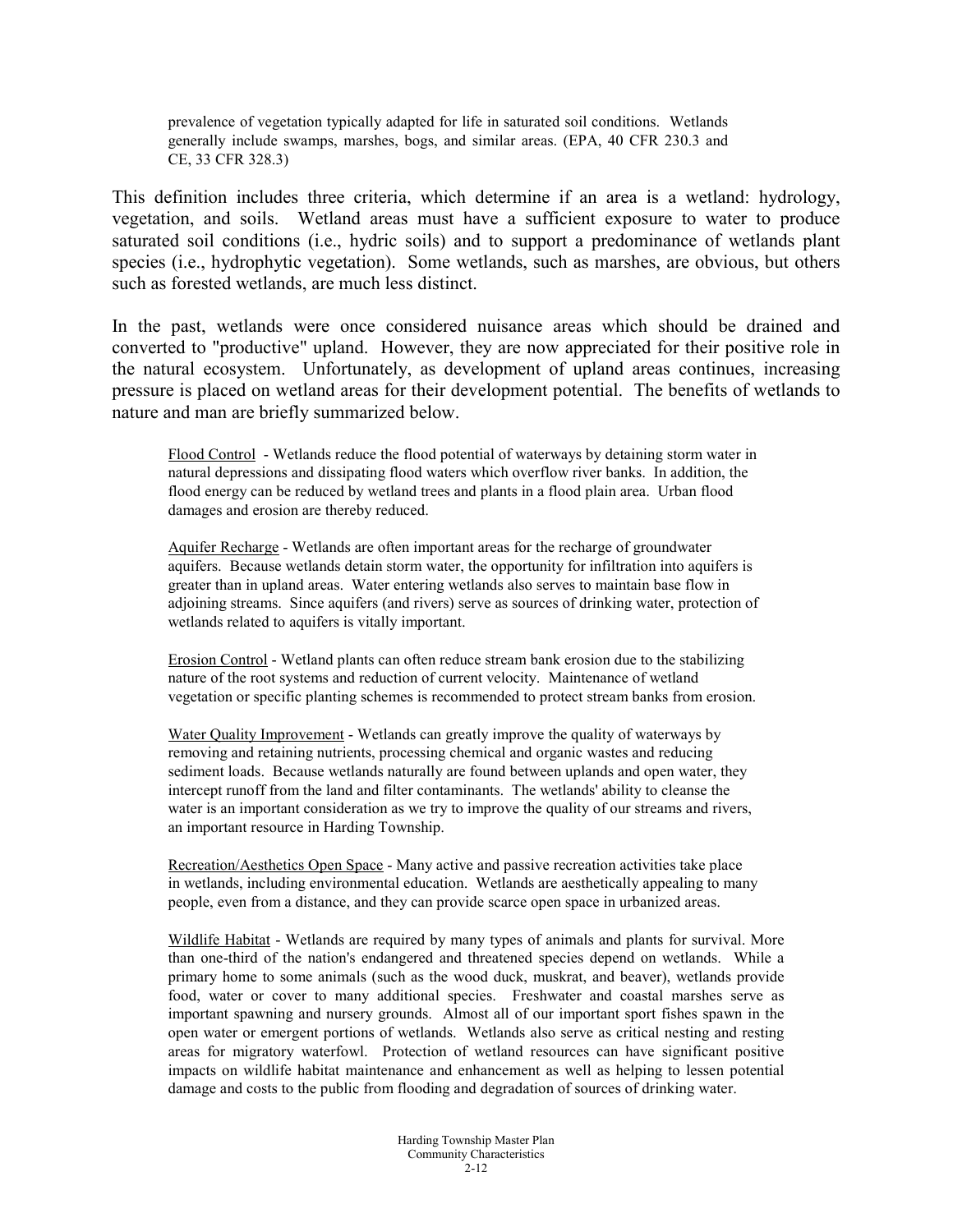In New Jersey, wetlands are regulated by the Army Corps of Engineers and the New Jersey Department of Environmental Protection (DEP) through the New Jersey Freshwater Wetlands Protection Act. The Act prohibits disturbance of wetlands in New Jersey without a permit from DEP and describes the very limited circumstances under which permits may be granted. As part of the Act, the freshwater wetlands of New Jersey are divided into three categories:

- 1. Wetlands of exceptional resource value are those which discharge into trout production waters or their tributaries or which serve as habitat for threatened or endangered species.
- 2. Wetlands of ordinary value do not exhibit the characteristics of "exceptional value" wetlands and are isolated wetlands that are more than 50 percent surrounded by development and less than 5,000 square feet in size. Also included in this category are drainage ditches, swales, and detention facilities.
- 3. Wetlands of intermediate resource value are those not defined as exceptional or ordinary.

The Freshwater Wetlands Protection Act also established transition areas (or buffer zones) between wetlands and uplands. Wetland areas of exceptional resource value will require transition areas of 150 feet and those of intermediate resource value will require transition areas of 50 feet. To instill flexibility for site planning purposes, the DEP rules provide the opportunity to average the transition area on a particular site under certain circumstances.

The Army Corps of Engineers (COE) retains jurisdiction over wetlands in New Jersey through Section 404 of the Clean Water Act. However, because DEP's Statewide General Permit program duplicates the COE's Nationwide Permit program, the COE only retains jurisdiction over permitting in the following circumstances: impacts to tidal waters and their tributaries; impacts to wetlands that are hydrologically connected to tidal waters and their tributaries; impacts to wetlands greater than one acre; and violations of wetland regulations that occurred prior to enactment of New Jersey's Freshwater Wetlands Protection Act.

The Freshwater Wetlands Protection Act specifically supersedes all existing county and municipal wetlands regulations and prohibits new regulations. As a result, the role of municipalities in protection of wetland areas is to support DEP in its enforcement of the Act. The Act invites input to DEP from local governments and the public, and it requires notification of adjacent landowners, local governments, and the general public by applicants for wetlands permits. Otherwise, municipalities are permitted to regulate activities in other critical areas to enhance natural resource protection.

Figure 7, Wetlands map, shows the probable locations of various general categories of wetlands in Harding Township. It was produced from information provided by the New Jersey Department of Environmental Protection based upon photo-interpretation of 1995/97 photos. The Wetlands map should be used only for planning purposes; site-specific applications require a detailed delineation of the wetlands boundary. Such delineation requires extensive field investigation and careful documentation of the site's soils, vegetation, and hydrology.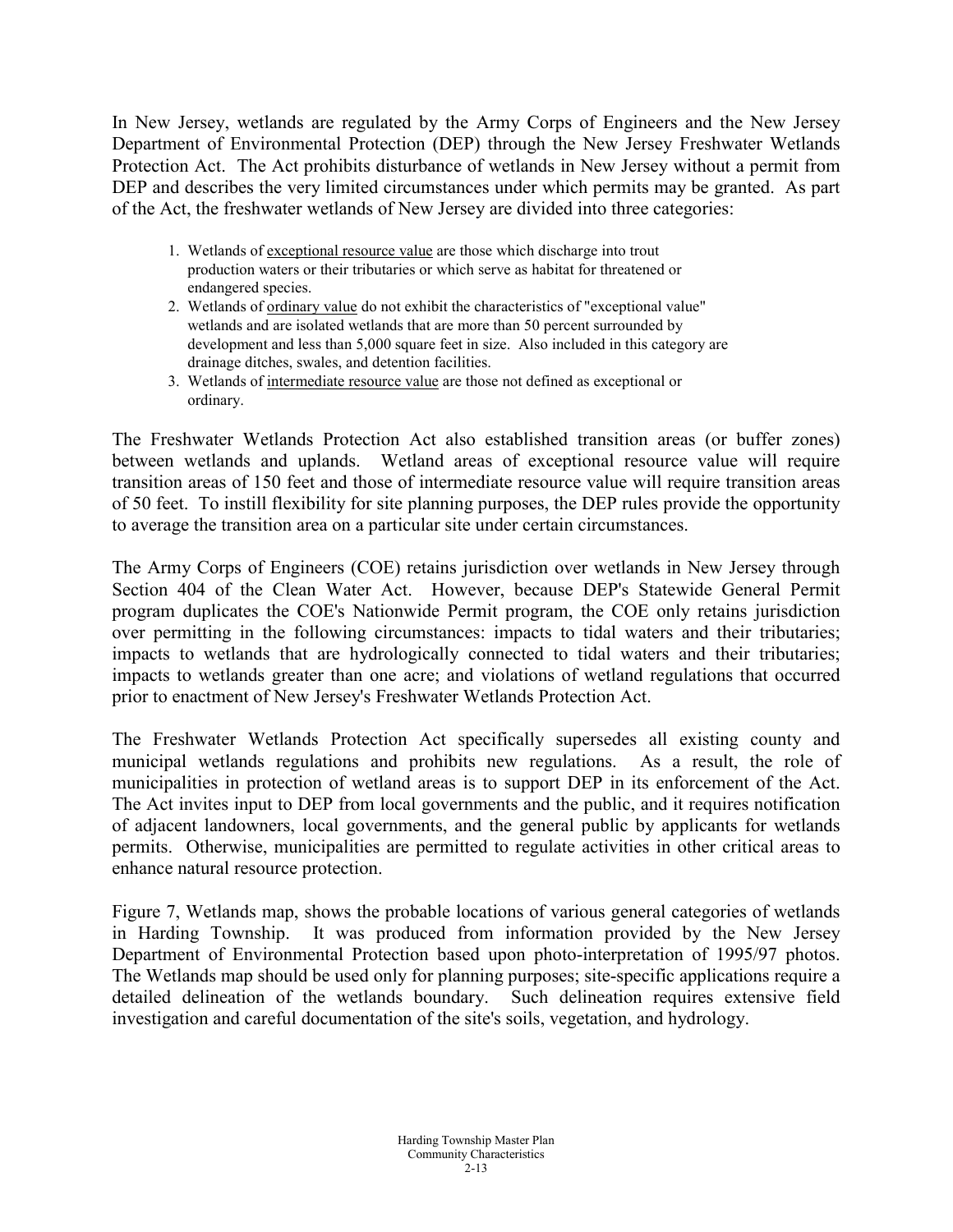### **Drainage Basins**

Out of Harding's total of 13,108 acres, 12,793 acres lie within the drainage basin of the Passaic River. This can be broken down into five sub-basins, defined by waters flowing into the five largest waterways in the township: Loantaka Brook, Great Brook, Primrose Brook, Black Brook and the Passaic River. Figure 8, Drainage Basins map, displays these areas. Over 97 percent of Harding's land area drains into the Great Swamp. A small area, comprised of about 300 acres in the northwesterly corner of the township, lies within the headwaters of the Whippany River drainage basin and is not directly tributary to either the Great Swamp or the Passaic River. All but the aforementioned 300 acres within Harding Township lies within the Great Swamp basin and approximately 36 percent of the basin itself is comprised of lands within Harding.

In the southern portion of the township, the Great Swamp and the immediate upslope areas comprise a total of 4,460 acres. Great Brook is the principal drainage way within Harding Township's portion of the Great Swamp and is the discharge waterway for the Swamp where it merges with the Passaic River. Great Brook enters the Great Swamp in the southeast portion of the township. Its headwaters are located in Morristown to the north and it traverses Morris Township before entering Harding Township. Not including any part of the Great Swamp, the drainage area of the Great Brook basin within Harding Township is 3,560 acres.

Included within Great Brook Basin area is Silver Brook drainage basin comprised of 1,230 acres within the township. Silver Brook, a tributary stream to Great Brook, drains the north central portion of the township and extends into Morris Township to the north. Both Silver Brook and the entire reach of Great Brook are classified as non-trout waters by the DEP. Also included within Great Brook Basin are Silver Lake and Pine Brook.

To the east of Great Brook, Loantaka Brook, a stream tributary to Great Swamp, enters Harding Township from Morris Township and after a short distance leaves Harding and enters Chatham Township. Loantaka Brook, also a non-trout stream, drains approximately 510 acres of Harding Township and its entire reach within Harding Township is located within the Loantaka Reservation, a county park. Loantaka Brook is the receiving water for the Woodland Avenue Sewage Treatment Plant located upstream in Morris Township.

Slightly south and west of Great Brook basin is Mill Brook and Mill Brook drainage basin comprising a total of 280 acres. Mill Brook's headwaters are located within the New Vernon area. Mill Brook parallels Millbrook Road and crosses Pleasantville Road before it enters the Great Swamp. Mill Brook is classified as a non-trout stream.

To the west of Great Brook and its drainage basin is Primrose Brook and Primrose Brook drainage basin. Primrose, which has its headwaters for the most part within Harding Township and is directly tributary to the Great Swamp, drains an area of 3,100 acres. Included within Primrose Brook drainage basin is Mt. Kemble Lake and its tributary drainage area of 510 acres. Mt. Kemble Lake is a recreation lake for a private community in the township. In accordance with the Surface Water Quality Standards adopted by the DEP Division of Water Resources, the Primrose Brook is categorized as a fresh water 2 category 1 trout production stream above Lee's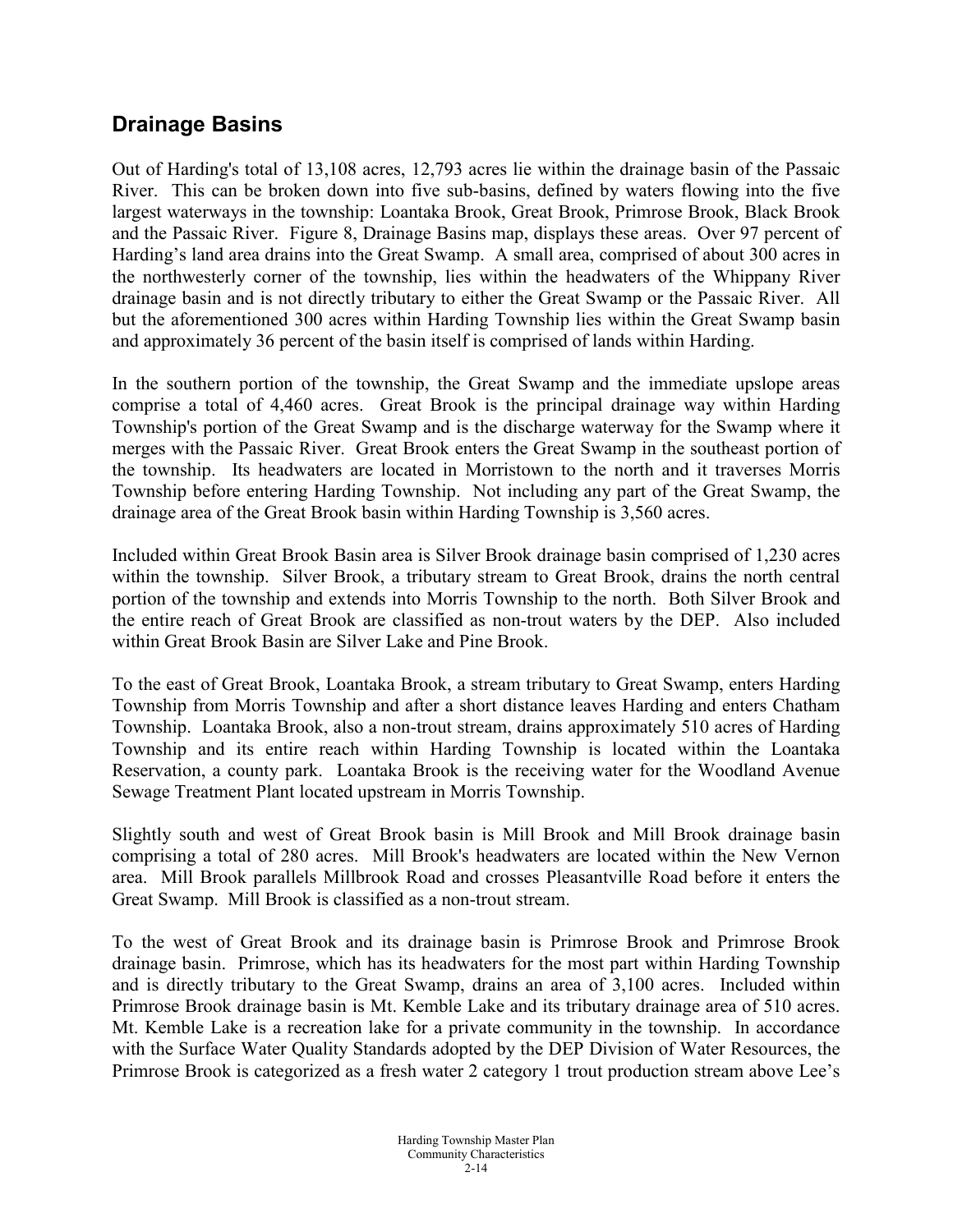Hill Road and a non-trout stream below Lee's Hill Road. The fact that a portion of Primrose is in the "trout production" category indicates its existing high quality.

It is important to note that all waterways are designated category 1 waters as soon as they enter the Great Swamp National Wildlife Refuge. Not directly tributary to the Great Swamp, the Passaic River, a freshwater 2 trout production stream above Route 202 and a non-trout stream below Route 202, drains 930 acres of the extreme western portion of the township.

### **Floodways and Flood Hazard Areas**

Along its eastern border, Morris County contains a chain of low-lying lands that function as a giant sponge. One of the largest links in this chain, lying almost wholly within Harding Township, is the Great Swamp National Wildlife Refuge, its feeder streams, and their associated floodplains and wetlands. These floodplain and wetland areas, when properly managed, have the capacity to absorb huge quantities of rain and flood waters. A substantial amount of this absorbed moisture is returned to the water table. The remainder is released slowly to the rivers, and returned to the atmosphere, thus completing the natural cycle. As in most natural systems, the operative potential of a floodplain can easily be disrupted. Soil conditions combined with the slope areas, make floodplain planning essential to the retention of the present ecological balance in Harding Township. Floodplain and storm water management have become increasingly recognized as an essential element in the community planning process and are now required as part of the Municipal Land Use Law.

Figure 9, Flood-prone Areas map, shows flood-prone areas in the township. It is based upon information provided by the Federal Emergency Management Agency in September 1996. Flood-prone areas are generally defined as having a one percent chance of flooding each year. Flood hazard areas were initially delineated by the Township Engineer in partial fulfillment of the National Flood Insurance Act of 1968 and accepted by the US Department of Housing and Urban Development in 1974. Revised flood hazard areas were adopted in 1976, in March 1982 and September 1996. The current Flood Insurance Rate Maps were adopted December 2001<sup>[8](#page-14-0)</sup>. Designated flood hazard areas for 100-year floods are located along Silver Brook and Great Brook in the north-central portion of the township, Loantaka Brook in the northeastern corner of the township, Primrose Brook and the Passaic River in the southwestern portion of the township and the Great Swamp National Wildlife Refuge area in the southern portion of the township. Copies of the current official Federal Flood Insurance Rate maps are on file with the Township Clerk.

There are state regulations in place which, together with township ordinances, ensure that development in and along the delineated floodways and flood fringe areas does not encroach on these sensitive areas and that the lowest floor elevation (including basement) of residential structures is built one foot above the level of potential flooding (as mapped by FEMA). The township's Flood Damage Prevention Ordinance defines the following:

<span id="page-14-0"></span><sup>&</sup>lt;sup>8</sup> Figure 9, Flood-prone Areas, displays areas based upon the 1996 FEMA mapping which was the most recent GIS data available when the figures for this ERI were developed.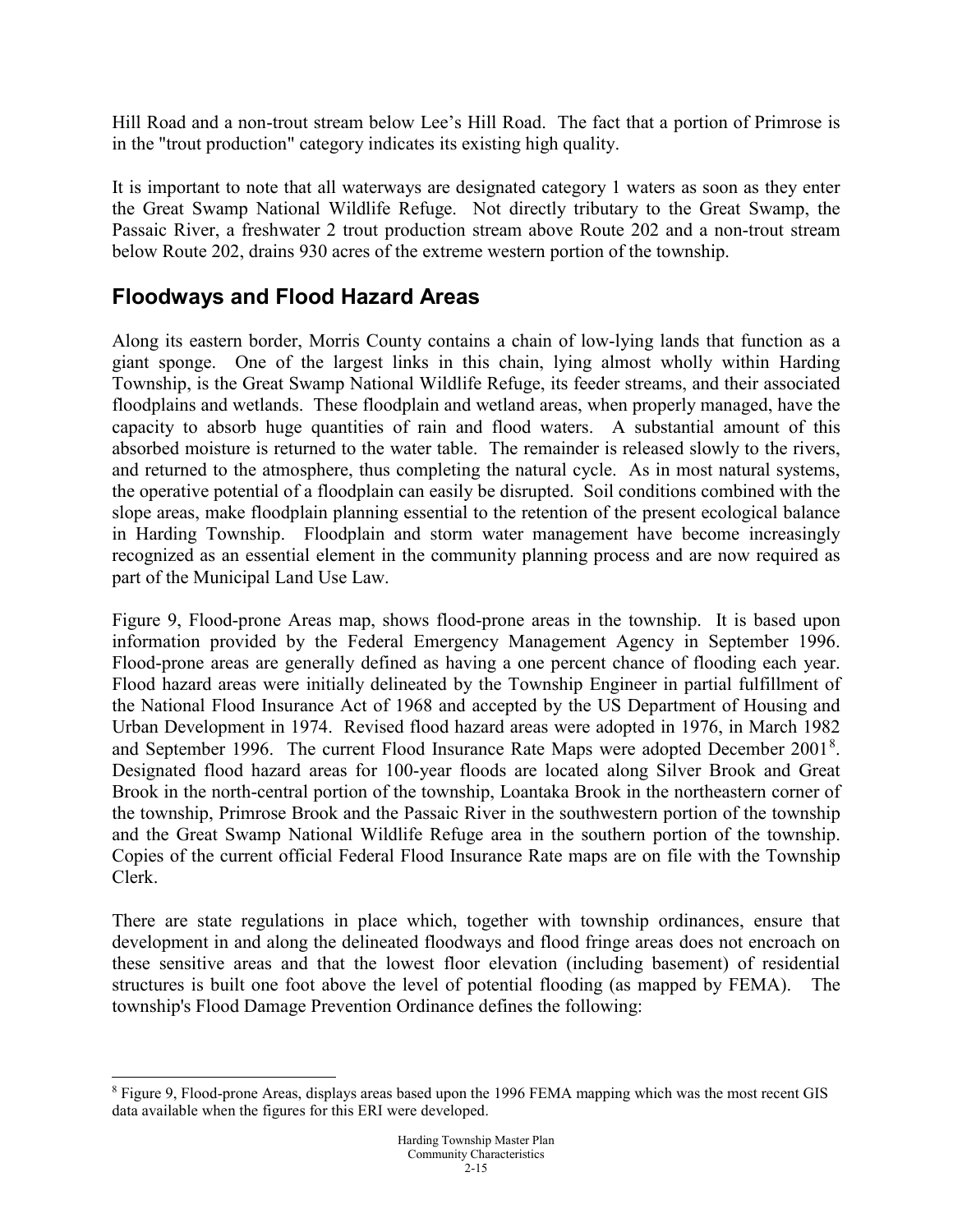Floodway - The Floodway is the channel of a river or other watercourse and the adjacent land areas that must be reserved in order to discharge the base flood without cumulatively increasing the water surface elevation more than two-tenths (0.2) of one (l) foot.

Flood Fringe Area - The area between the floodway and the boundary of the l00-year flood. The "flood fringe area" is synonymous with the term "flood way fringe" as used in the Flood Insurance Study.

Flood Hazard Area - The floodway and the flood fringe area as determined by the New Jersey Department of Environmental Protection pursuant to New Jersey Flood Hazard Control Act, NJSA 58:16A-50 et seq.

Approximately 4,653 acres, amounting to about 35 percent of the township, are located within flood hazard areas of various streams and rivers. The predominant flood hazard area is within the Great Swamp National Wildlife Refuge. The Passaic River, Primrose Brook, Great Brook, Silver Brook, and Loantaka Brook have delineated flood hazard areas.

Annually, Harding Township and its residents are impacted by the flooding of these waterways. Great Brook, as it traverses the Great Swamp, floods Long Hill Road almost on an annual basis, requiring the road to be closed. Once every four to five years, Lee's Hill Road and Baileys Mill Road are closed due to flooding along Primrose Brook. In addition, Woodland Road is closed on a four- to five-year frequency due to flooding along Great Brook. Properties immediately adjacent to the Great Swamp along Woodland Road, Meyersville Road, and Miller Road are partially flooded annually due to a back up of flood waters from the Wilderness Area of the Great Swamp National Wildlife Refuge.

### **Vegetation**

The great diversity of land use and vegetative cover in Harding Township is graphically illustrated in Figure 10, Vegetative Cover map. It is based upon 2002 information from the Landscape Project, a NJDEP Division of Fish and Wildlife project to characterize vegetative cover throughout the state to a single standard. Diverse ecosystems are known to be more resilient to environmental disturbance than are ecosystems characterized by one or two dominant species. The maintenance of a wide spectrum of vegetative types helps to ensure the perpetuation of native wildlife species. Extensive areas of natural vegetation contribute to the general environmental quality of the entire township.

Lush vegetation and aquatic plants extract and utilize common air and water pollutants and large stands of mature woodland help to moderate the local climate by breaking the force of winds and trapping heat re-radiated from the earth's surface at night. The scenic value of naturally diverse vegetation makes the township an aesthetically pleasing place. Seven categories have been used to characterize the township's vegetation:

- 1. Open Water
- 2. Emergent/Scrub-Shrub
- 3. Wetland Forest
- 4. Grassland
- 5. Forest
- 6. Suburban Wooded
- 7. Dense Residential/Commercial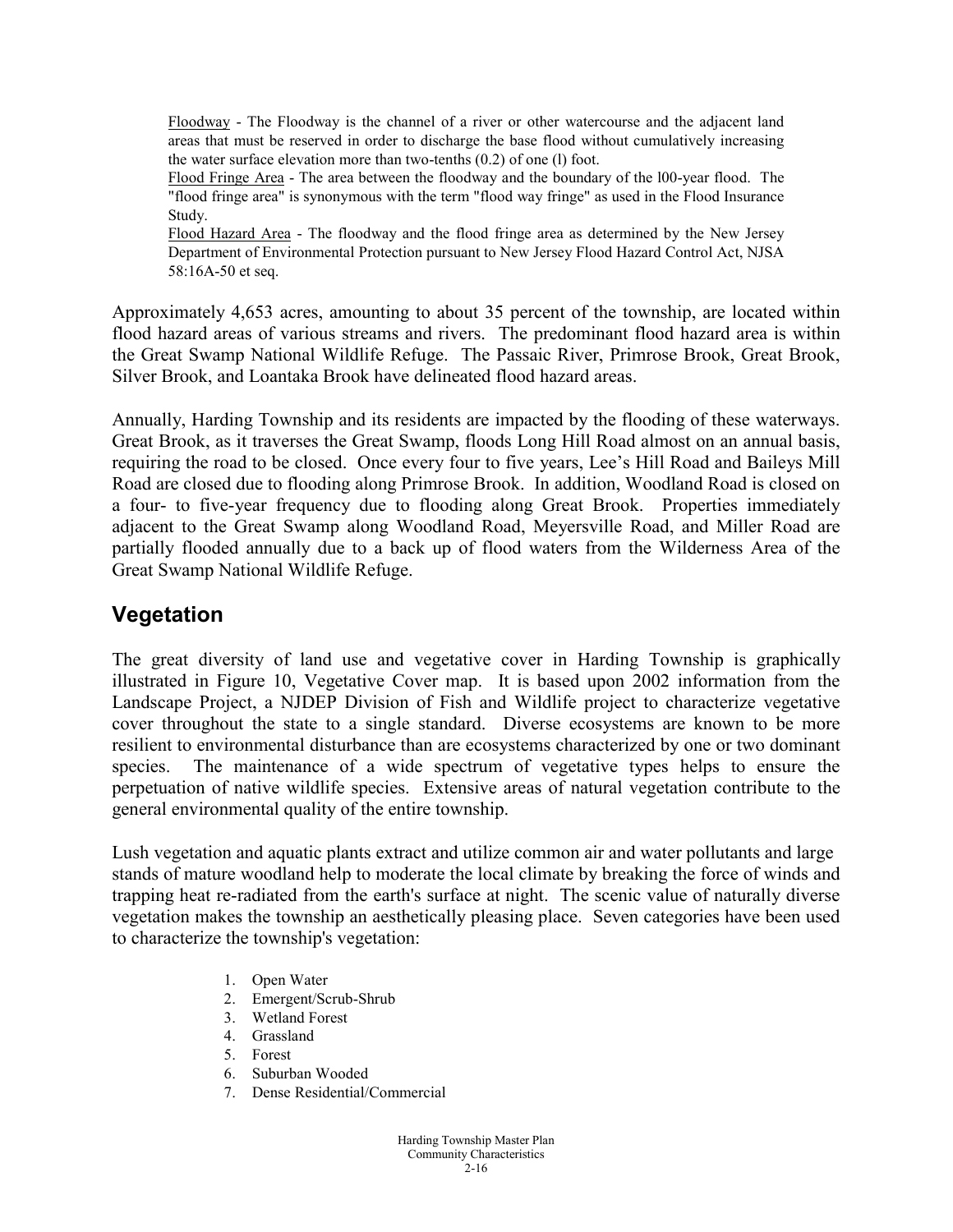Open Water habitats include lakes and ponds, but, as mapped, do not include streams and rivers. The vegetation in open water habitats includes numerous algal species and macrophytes such as pondweed, water lilies, and tape grass. These species are well adapted to deeper water that is not suitable habitat for emergent species.

Emergent/Scrub-Shrub lands are one of the most valuable yet least appreciated kinds of communities. These lands are among the most productive ecosystems in the world. They improve water quality by filtering suspended solids and utilizing nutrients to support plant growth. These areas play an important role in reducing flood peaks and recharging groundwater supplies. Plants common in emergent areas include rushes, sedges, reed grass, cattails, iris, and mallow. Scrubshrub vegetation includes spicebush, silky and red osier dogwood, red raspberry, multiflora rose, and swamp azalea.

Wetland Forests generally have seasonally high water tables and so support species tolerant of moist conditions. Trees in these woodlands include red maple, green ash, pin oak, swamp white oak, and sweet gum.

Grasslands consist of cultivated and fallow fields. Some abandoned fields are in various stages of succession, which involves a natural transition from field to forest. Vegetation in these areas includes perennial grasses, goldenrod, milkweed, asters, numerous wildflower species, black raspberry, Allegheny blackberry, multiflora rose.

Forests are located on well-drained soils. Some upland forests are dominated by a single species such as oak or hickory and others are composed of mixed species, where no one species is more prevalent than any other. Trees in these areas commonly include red and white oak, red cedar, Norway spruce, shagbark hickory, black cherry, and flowering dogwood.

Suburban Wooded lands are areas of upland forest in which the density of housing is sufficient to disturb the natural community. The same vegetational species found in upland forests are present in suburban woodlands.

Dense Residential/Commercial areas provide very little habitat value. Constant disturbance in these areas changes and often eliminates the natural communities that were originally present. Perennial grasses and ornamental trees and shrubs make up most of the vegetation in these areas.

Although Harding is not known principally for its agricultural qualities, there are a number of working farms located in the township. Some properties are pasture lands and/or hay fields, with a few devoted to horses or sheep; others contain apple orchards, tree farms and to a lesser extent, croplands. There are a handful of working farms including Fawn Hill Farm, Red Gate Farm, Walling Farm, Frelinghuysen, a portion of Hartley Farms, and Wightman Farms, which also operates a business on Route 202. In addition to agricultural activities, there are a number of active boarding stables in Harding including Hilltop Stables and Floradale Farm.

It is important to maintain a variety of vegetation for aesthetic, educational, and ecological reasons. Some kinds of vegetation, however, are more valuable than others due to their role in protecting other environmental resources and their wildlife habitat potential. Sensitive planning should encourage the development of the least useful areas.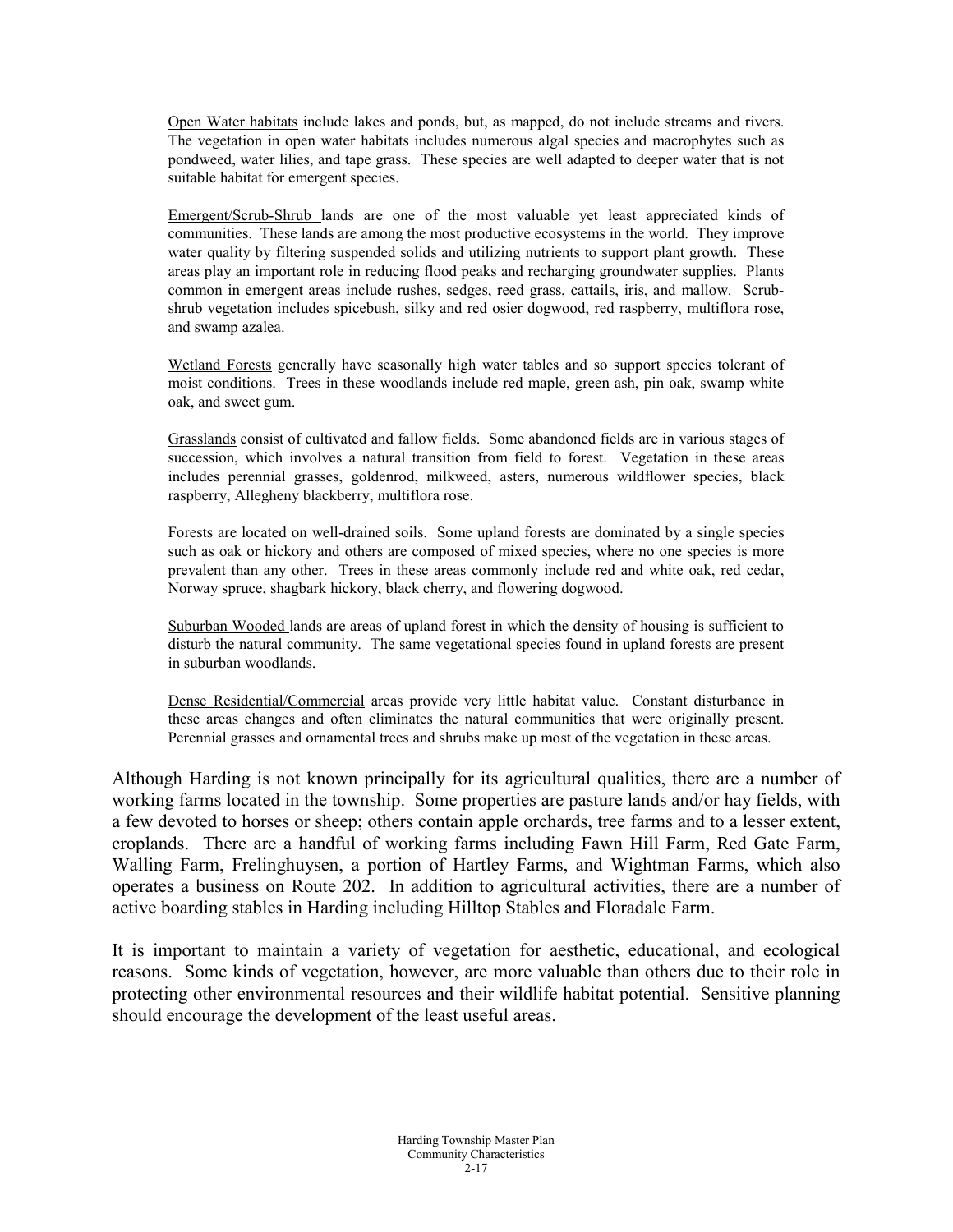#### **Invasive Plants**

"Exotic" species have been introduced into Harding either by accident or intentionally from other parts of the world. Because they have few, if any, natural diseases or insects to contain them in this location, they compete aggressively for space and nutrients and often form dense stands or thickets that crowd out native vegetation. This causes a loss of plant biodiversity. The degree of biodiversity is a general indicator of an ecosystem's health. Wildlife that depend on displaced native species for food are also affected. Most invasives flourish in disturbed habitats. The following are invasive exotic species in Morris County<sup>[9](#page-17-0)</sup>.

> Japanese barberry Autumn olive

Tartarian honeysuckle Multiflora rose Wineberry

Siebold's viburnum

Border privet

Burning bush, winged euonymus

| <b>Trees</b>         |                          |
|----------------------|--------------------------|
| Acer platanoides     | Norway maple             |
| Ailanthus altissima  | Tree of heaven           |
| Paulownia tomentosa  | Princess tree            |
| Prunus avium         | Bird cherry, wild cherry |
| Robinia pseudoacacia | <b>Black locust</b>      |
|                      |                          |

#### **Shrubs**

| Berberis thunbergii    |
|------------------------|
| Eleagnus umbellata     |
| Euonymus alata         |
| Ligustrum obtusifolium |
| Lonicera tatarica      |
| Rosa multiflora        |
| Rubus phoenicolasius   |
| Viburnum sieboldii     |

#### **Vines**

| Porcelainberry                            |
|-------------------------------------------|
| Oriental bittersweet, Asiatic bittersweet |
| English ivy                               |
| Japanese honeysuckle                      |
| Grapevine*                                |
| Wisteria                                  |
|                                           |

\* Some grapevine species are native.

#### **Annuals, Biennials and Perennials**

| Alliaria petiolata   | Garlic mustard                    |
|----------------------|-----------------------------------|
| Artemisia vulgaris   | Mugwort                           |
| Coronilla varia      | Crown vetch                       |
| Fallopia japonica    | Japanese knotweed, Mexican bamboo |
| Lythrum salicaria    | Purple loosestrife                |
| Phragmites australis | Common reed                       |
| Vinca minor          | Periwinkle, myrtle, vinca         |
|                      |                                   |

#### **Grasses**

Microstegium vimineum Japanese stiltgrass, basket or wire grass

<span id="page-17-0"></span> <sup>9</sup> Table was a handout at the May 2003 "Morris County's Green Table" Program, sponsored by the Morris County Park Commission.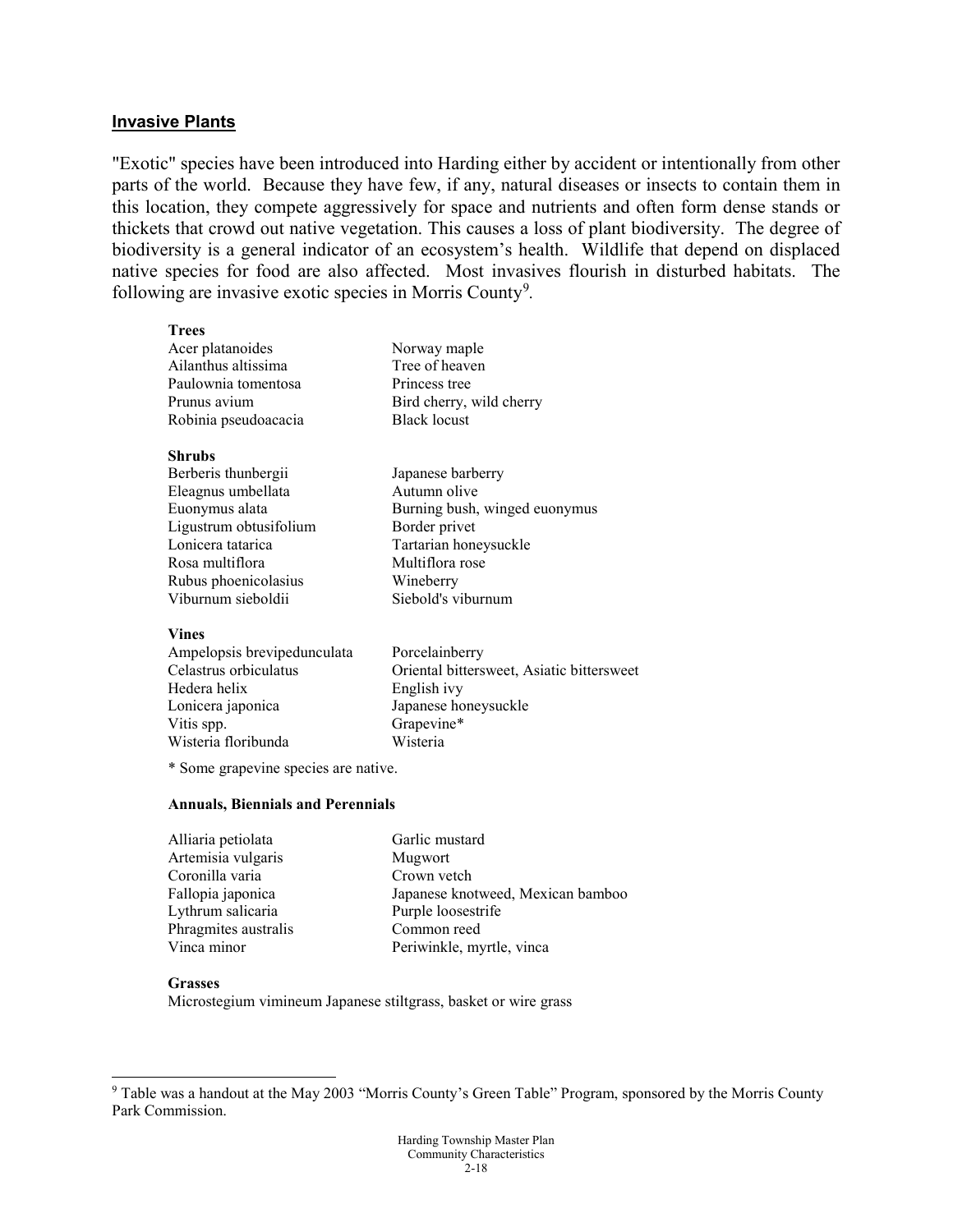### **Wildlife Habitats**

The vegetative communities that exist across the township form a complex pattern. This pattern is shown on Figure 10, Vegetative Cover map. Different animal species have different requirements for food and shelter. An area with diverse vegetation provides a variety of wildlife habitats that can support a larger number of wildlife species than an area with little vegetational diversity. Besides the habitats corresponding to the seven vegetation categories presented previously, the transitional area where two of these habitat types meet (i.e., forest grading into open field) is valuable to wildlife. These transitional areas are termed "edge" habitat. Due to the greater variety of vegetational species in edge habitats these areas provide excellent nesting, resting, and feeding sites for wildlife.

Harding Township contains two large relatively undisturbed areas that provide excellent wildlife habitat: the upland forest of the Jockey Hollow section of Morristown National Historical Park and the wetland forest/emergent habitat of the Great Swamp. In addition, there are many areas of undeveloped forest and open land throughout the township. A number of streams cross the township and very few areas have been densely developed. There are many acres of high quality wildlife habitat within Harding Township.

Open water habitat in the township includes Silver Lake and Mt. Kemble Lake as well as numerous smaller lakes and ponds. Fish species as well as certain species of amphibians (northern red salamander, cricket frog) and reptiles (mud turtle, stinkpot turtle) utilize this habitat. Many species of waterfowl including geese, ducks, and loons use open water habitats extensively for resting and feeding.

Emergent habitat hosts a wide variety of wildlife species. Waterfowl use these areas for resting, nesting, and feeding. This habitat contains more amphibian and reptile species than any other habitat in the township. Mammals utilizing this habitat for food and shelter include muskrat, moles, foxes, raccoons, and bats. Most of the Great Swamp is composed of this habitat type.

Wetland forests cover large portions of the Great Swamp as well as areas adjacent to the township's streams. Mammals such as the red-backed mouse, star-nosed mole, raccoon, and opossum live in this habitat. Certain species of frogs, salamanders, turtles, and snakes are adapted for life in these moist woodlands. Birds, including flycatchers, woodpeckers, owls, warblers, kinglets, nuthatches, and thrushes nest and feed in these areas.

Grassland comprises the majority of the central section and isolated areas are found in all sections of the township. Many species and classes of wildlife use open lands for feeding. This is a particularly important habitat for birds. In addition, the white-tailed deer and certain small mammals (mice, moles) occupy this habitat.

Dense residential or commercial areas contain very little wildlife. Animals common to this habitat are not disturbed by the noise and disruption of concentrated human activity. These species include the house mouse, Norway rat, striped skunk, mourning dove, bluejay, robin, and starling.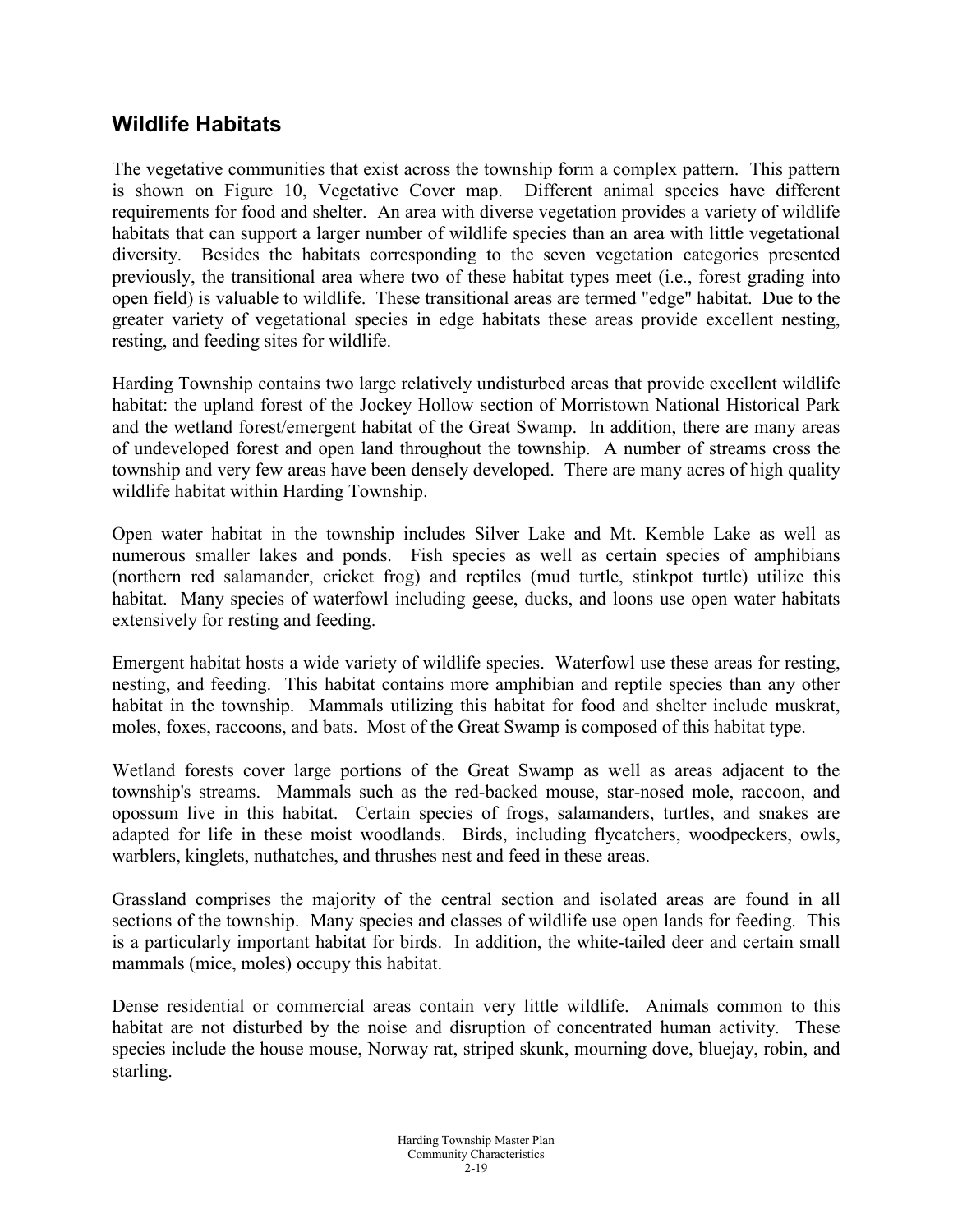Forest is common throughout the township and it is the predominant habitat in Jockey Hollow. These areas provide ideal habitat for the white-tailed deer which has undergone a significant increase in population in recent years. Other animals that use these areas for shelter and feeding include mice, squirrels, foxes, toads, snakes, owls, hawks, woodpeckers, and warblers. A number of wildlife species found in upland forests also occur in suburban woods. However, due to the increased disruption of habitat from housing, many species are present in lower densities and some species (particularly avians such as hawks and owls) are nearly absent from these areas.

Figure 11, Critical Habitats map, indicates the presence of various kinds of wildlife, including both federal and state Threatened and Endangered Species. The map is color coded with a rank that indicates the presence of the various classes of wildlife. Within the areas shown as red, yellow, or orange are the following species:  $10$ 

| <b>Federal Threatened</b> | <b>State Endangered</b>        | <b>State Threatened</b> | <b>State Special Concern</b> |
|---------------------------|--------------------------------|-------------------------|------------------------------|
| or Endangered             |                                |                         |                              |
| Bog Turtle                | American Bittern               | Barred Owl              | Great Blue Heron             |
|                           | <b>Bobolink</b>                | Cooper's Hawk           |                              |
|                           | Bog Turtle                     | Red Headed Woodpecker   |                              |
|                           | <b>Blue Spotted Salamander</b> | Wood Turtle             |                              |
|                           | Red Shouldered Hawk            |                         |                              |

#### **Nuisance Wildlife Species**

Reduction of natural predators and/or creation of more favorable environments can cause population explosions of species, substantially affecting the environment and quality of life. Both causes have rapidly increased the populations of white-tailed deer and non-migrating Canada geese in Harding Township. Reduction of hunting and natural predators and changes in land use, especially the fragmentation of forested areas and increased areas of lawn, have favored their proliferation. The increasingly large populations of these species have caused substantial ecological impacts.

#### White-tailed Deer (Odocoileus virginianus)

As large herbivores, white-tailed deer (Odocoileus virginianus) individually consume large amounts of vegetation and collectively can have a substantial effect on the forest understory, reducing the amount and health of understory vegetation and in some areas virtually eliminating it. Harding's deer population is estimated at more than 100 per square mile, more than five times the generally accepted biological carrying capacity of  $15-20$  deer per square mile.<sup>[11](#page-19-1)</sup> In many areas the "browse line" is clearly visible, four to five feet above the forest floor. Thriving and varied native plant communities are being replaced by invasive monocultures of Japanese stiltgrass, garlic mustard and Japanese barberry, plants not preferred by deer. These changes reduce biodiversity and the health of impacted ecosystems. Food and breeding habitat for birds

<span id="page-19-0"></span> $10$  Species listing and category is from Version 1.0 of the New Jersey Landscape Project, 2002.

<span id="page-19-1"></span> $11$  NJDEP Division of Fish and Wildlife estimate based on analysis of 2002-2003 deer harvest in the area.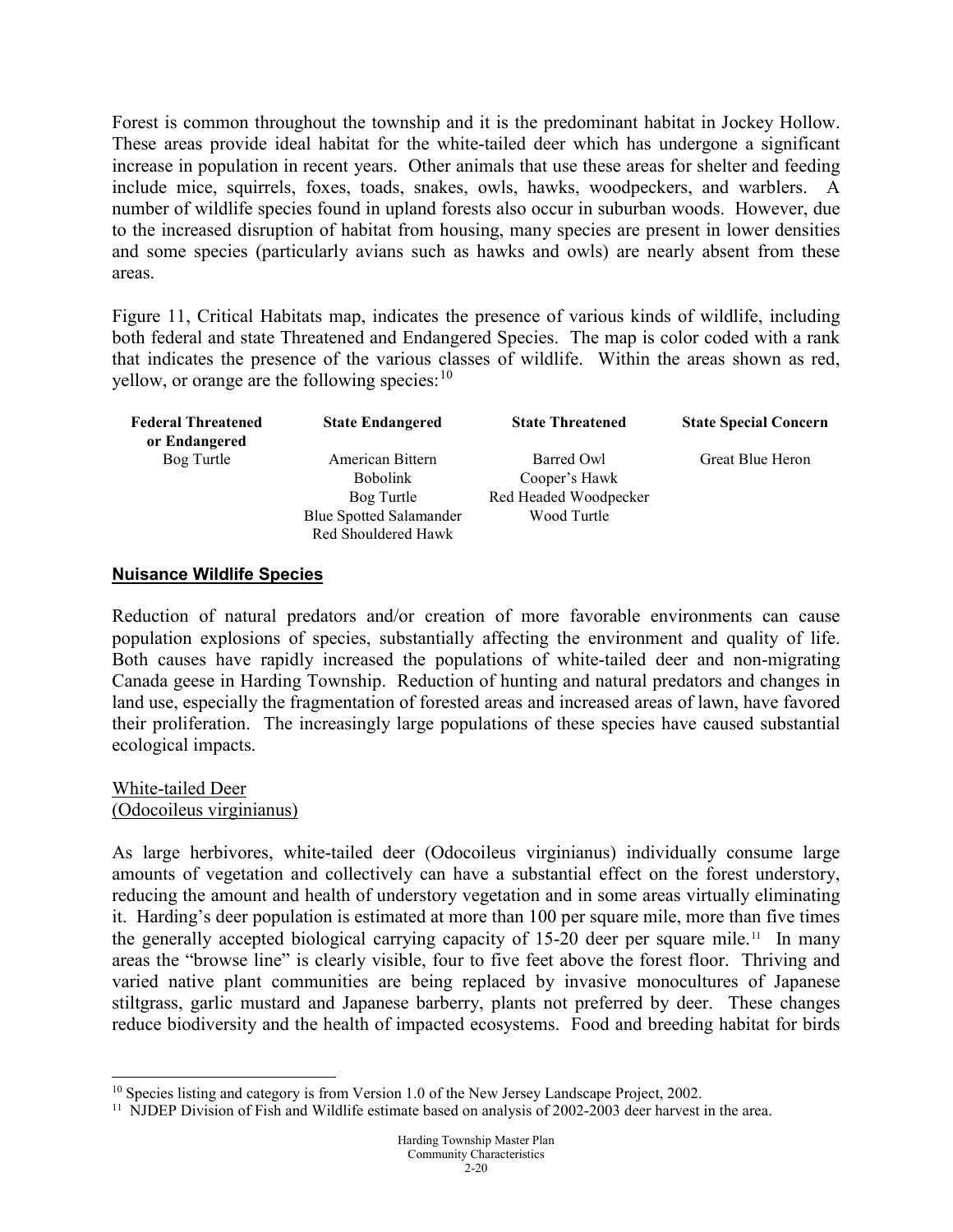and mammals are reduced. Tree seedlings are destroyed or damaged, leaving few saplings to replace aging trees.

Canada Geese (Branta canadensis)

Large numbers of Canada geese (Branta canadensis) have taken up residence in Harding Township since the 1980s, attracted by grassy lawns and numerous ponds. They compete for food and nesting sites with other species of waterfowl, stripping vegetation from newly planted fields, and polluting ponds with 3/4 pound of droppings per goose per day. Nutrients from goose droppings can cause excessive growth of algae in ponds and slow-moving streams, making these waterbeds less able to support fish, frogs and other water-dependent species.

# **Vital Stream and Forest Corridor Habitat**

Morristown National Historical Park and the Great Swamp National Wildlife Refuge are the most unique habitats in Harding Township. Each area provides a thriving, undisturbed reservoir of vegetation and wildlife because it is protected from major disruption and development. Other critical habitats in the township are those that provide corridors connecting these two unique habitats. Two such critical corridors, Primrose Brook and Silver Brook, are particularly important links between the large undisturbed areas of high quality wildlife habitat. By allowing animals to move from one major habitat area to another, the value and quality of all these areas is enhanced. The continuing viability of these corridors as habitats for wildlife in Harding is essential to maintaining a high diversity of wildlife species resulting in more diverse ecosystems resilient to disturbance.

The scrub-shrub habitat at the edge of' both brooks is an important element making both corridors suitable for wildlife movement. Much of the length of both brooks has not been highly disturbed by dense residential areas. Primrose Brook passes just west of a housing development around Mt. Kemble Lake. Silver Brook passes through an area of significant undeveloped open space and areas of houses on large lots. In many areas, the stream corridors are surrounded by upland forest and suburban woods. Silver Brook is bordered by extensive floodplain and wetland areas. These provide habitat beyond the immediate stream corridor, which can accommodate wildlife movement. These areas adjacent to streams are also very critical to protecting their fragile water quality.

Habitats that are utilized by threatened and endangered species and that are currently large enough in area to support these species are also critical. The township contains numerous large areas of open land and suburban woods as well as smaller areas of upland forest (see Figure 10, Vegetative Cover map). These habitats are utilized by a number of the threatened or endangered bird species in the township. Merlins, grasshopper sparrows and the peregrine falcon utilize open lands. Cooper's hawk and the barred owl use upland forests. Maintaining contiguous areas of these habitats large enough to support these threatened and endangered species will assure the continued presence of these valuable wildlife species in Harding Township.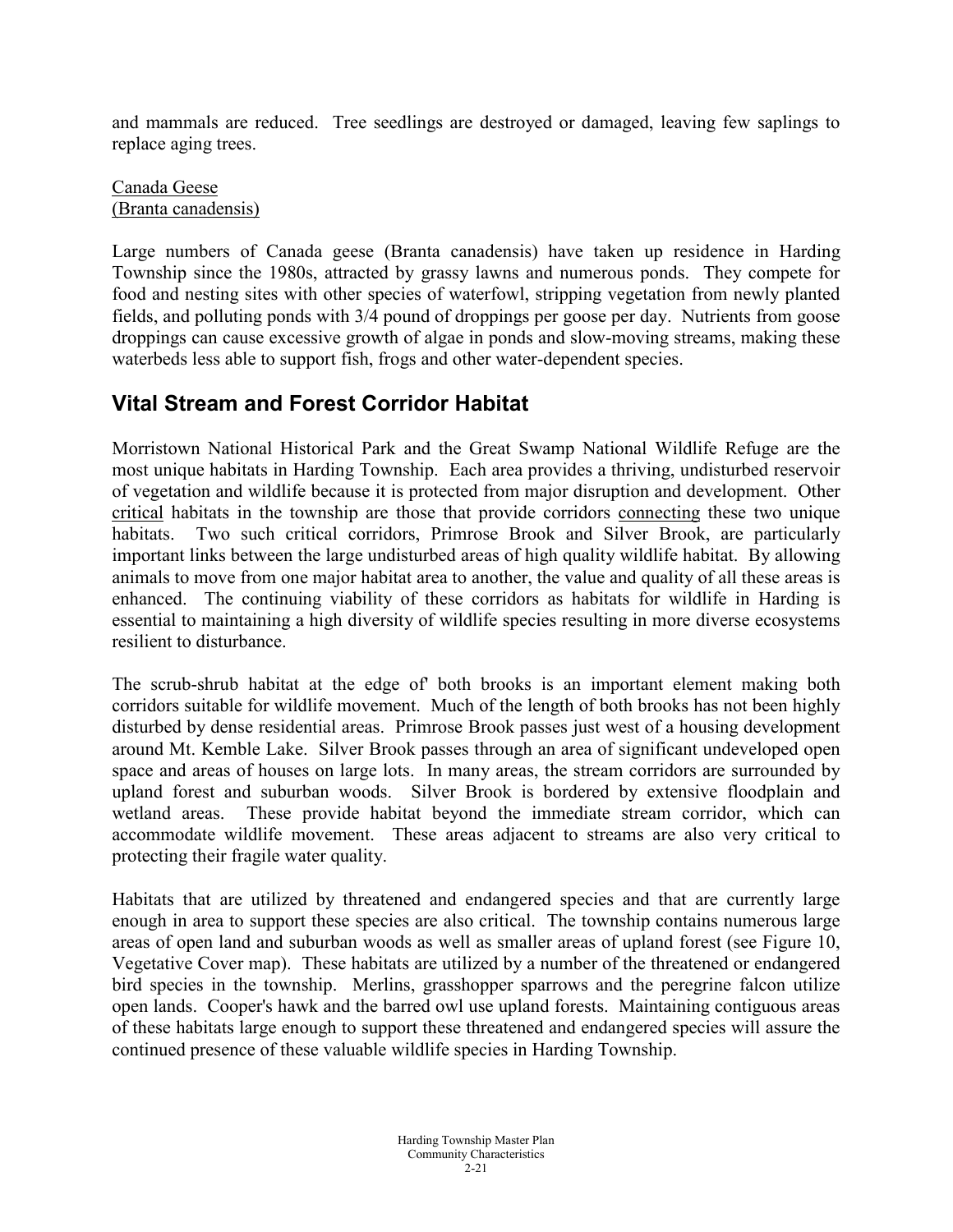These varied and undisturbed habitats are an important natural resource for the township. These areas improve Harding's overall environmental quality, ensure the perpetuation of valuable wildlife species, provide opportunities for public education and awareness, and contribute to the aesthetic appeal of the township. Through the maintenance of wildlife movement corridors, the "green buffering" of streams, and the protection of large areas of habitat important to threatened and endangered species, Harding Township will be able to maintain these diverse and unique natural habitats.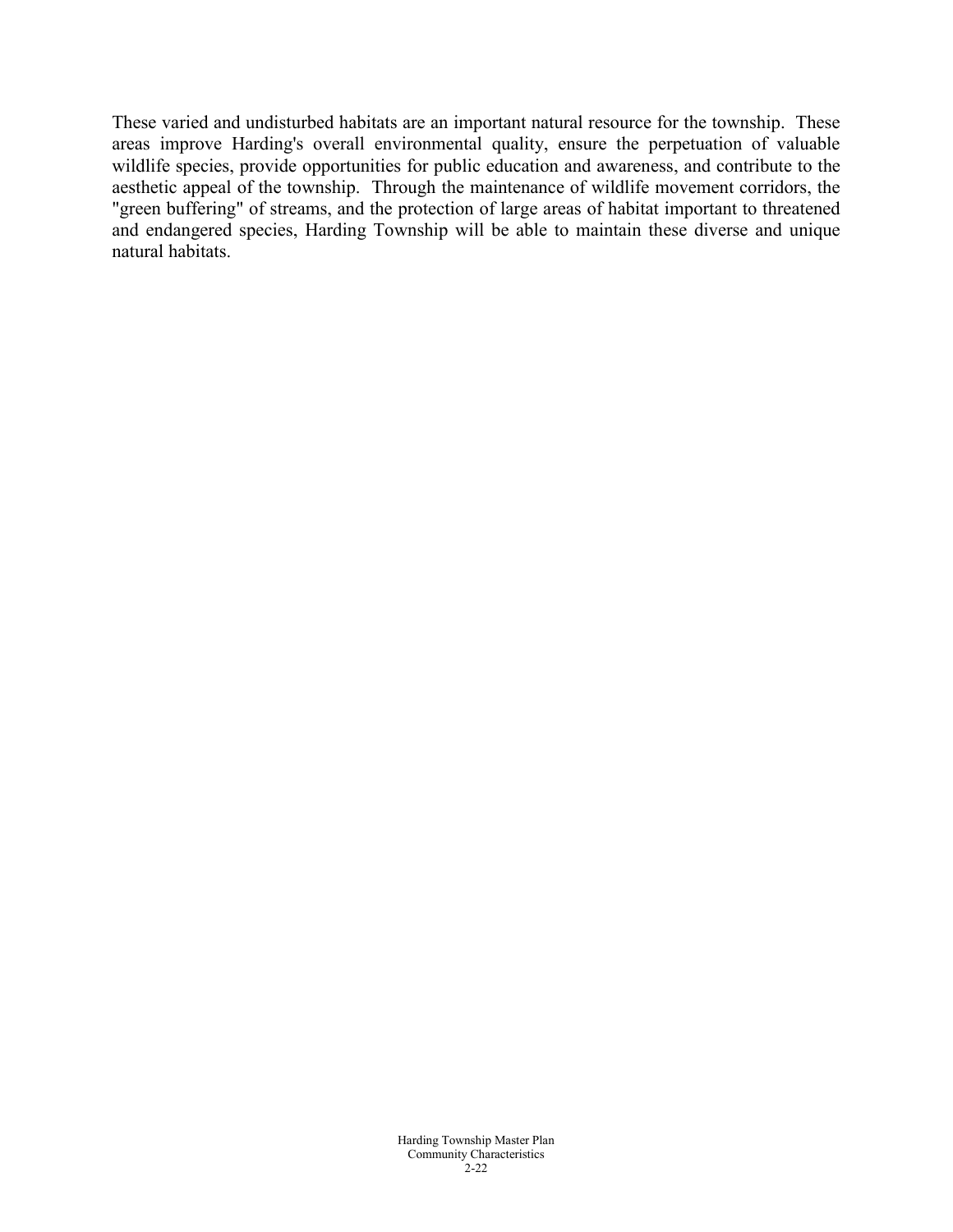#### **A LISTING OF SOILS PARTICULAR TO HARDING TOWNSHIP WITH THEIR PROPERTIES**

| <b>MAP</b><br><b>SYMBOL</b> | <b>SOIL NAME</b>                            | <b>GENERAL CHARACTERISTICS</b>                                                                                                                                                                                                                                             | <b>DRAINAGE</b><br><b>QUALITIES</b> | <b>EROSION</b><br><b>HAZARD</b>                                     | <b>DEPTH TO</b><br><b>SEASONAL</b><br><b>HIGH WATER</b><br><b>TABLE</b> | <b>DEPTH TO</b><br><b>BEDROCK</b> | LIMITA-<br><b>TIONS FOR</b><br><b>SEPTIC</b>             | LIMITA-<br><b>TIONS FOR</b><br><b>SEPTIC</b>              |
|-----------------------------|---------------------------------------------|----------------------------------------------------------------------------------------------------------------------------------------------------------------------------------------------------------------------------------------------------------------------------|-------------------------------------|---------------------------------------------------------------------|-------------------------------------------------------------------------|-----------------------------------|----------------------------------------------------------|-----------------------------------------------------------|
| Ad                          | <b>Adrian Muck</b>                          | Nearly level organic soil with a high water table - ponding or flooding in winter and spring is<br>typical; found in limited areas of the Great Swamp.                                                                                                                     | Very Poorly<br>Drained              |                                                                     | $0^{\prime}$                                                            | $10'+$                            | Severe                                                   | Severe                                                    |
| Ae                          | Alluvial Land                               | Typically found near streams and in slightly higher areas at edge of flood plains, flood<br>hazard areas (Passaic River)                                                                                                                                                   | Very Poorly<br>Drained              |                                                                     | $1' - 4'$                                                               | $6'+$                             | Severe                                                   | Severe                                                    |
| <b>Bd</b>                   | <b>Biddeford Silt</b><br>Loam               | Deep, nearly level soils - found in depressions, along streams and in the basin of glacial<br>Lake Passaic (extensively throughout the Great Swamp). Permeability is slow; poor<br>workability - swampy quality and vegetation.                                            | Very Poorly<br>Drained              |                                                                     | 0'                                                                      | $10'+$                            | Severe                                                   | Severe                                                    |
| Ca/Cc                       | Califon<br>Loam/Califon<br>Gravelly Loam    | Deep soils found in nearly level to steeply sloping areas - mostly in waterways or seepage<br>areas at base of slopes in granite gneiss uplands west of Route 202. Contains gravel &<br>cobbles.                                                                           | Somewhat<br>Poorly<br>Drained       | Moderate to<br>severe especially<br>on steeper slopes<br>of 8 - 15% | $1/2' - 4'$                                                             | $6'+$                             | Moderate to<br>Severe                                    | Severe                                                    |
| Cd                          | Califon Loam.<br>Friable subsoil<br>Variant | Deep, gently sloping soils found in waterways and swales on uplands west of Route 202.<br>Somewhat gravely.                                                                                                                                                                | Somewhat<br>Poorly<br>Drained       |                                                                     | $1/2' - 4'$                                                             | $10'+$                            | Moderate to<br>Severe                                    | Moderate                                                  |
| Cm                          | Carlisle Muck                               | Deep organic soils in low swampy areas; Great Swamp.                                                                                                                                                                                                                       | Very Poorly<br>Drained              |                                                                     | $0^{\prime}$                                                            | $10'+$                            | Severe                                                   | Severe                                                    |
| Co                          | Cokesbury<br>Gravelly Loam                  | Deep, nearly level to gently sloping soils found in a limited area near 1-287. Coarse<br>fragments; stone content high.                                                                                                                                                    | Poorly<br>Drained                   | $\overline{\phantom{0}}$                                            | $0' - 1'$                                                               | $6'+$                             | Severe                                                   | Severe                                                    |
| Cs                          | Cokes bury<br>Extremely<br>Stony Loam       | Similar to above but contains an extremely stony surface layer - boulders - parallels<br>Primrose Brook, west of Route 202.                                                                                                                                                | Poorly<br>Drained                   |                                                                     | $0' - 1'$                                                               | $6'+$                             | Severe                                                   | Severe                                                    |
| Ed                          | Edneyville<br>Gravelly Loam                 | Deep, gently to steeply sloping soils containing granitic gneiss gravel, cobbles and stones<br>(covers much of the northwest part of the township west of Route 202).                                                                                                      | Well<br>Drained                     | Moderate to<br>severe. High if<br>steeply sloping                   | $10'+$                                                                  | $6' - 10' +$                      | Slight to<br>moderate<br>Severe if<br>steeply<br>sloping | Slight to<br>moderate<br>Severe If<br>steeply<br>sloping. |
| EI.                         | Ellington<br>Variant                        | Formed from somewhat gravelly material derived from shale, siltstone and sandstone. High<br>fine sand content. Found principally in the northeastern part of the township.                                                                                                 | Somewhat<br>Poorly<br>Drained       | Severe in the<br>limited steeper<br>areas.                          | $1/2' - 4'$                                                             | $10'+$                            | Severe                                                   | Moderate                                                  |
| KI                          | Klinesville                                 | Shallow, steep, well drained shaly soils formed in material weathered from shale bedrock.                                                                                                                                                                                  | Well<br>Drained                     | Severe                                                              | N/A                                                                     | $1' - 1 - 1/2''$                  | Severe                                                   | Severe                                                    |
| MI                          | Minoa Silt<br>Loam                          | Deep, nearly level to gently sloping soils at slightly elevated areas within glacial Lake<br>Passaic (in Harding, within the Great Swamp). Soils formed in thick lacustrine sediment.<br>Depth to bedrock is unknown. High silt and very fine sand content.                | Somewhat<br>Poorly<br>Drained       |                                                                     | $1/2' - 1 - 1/2'$                                                       | $10'+$                            | Severe                                                   | Severe                                                    |
| Ms                          | Muck (shallow<br>over clay)                 | Decomposed organic material over clay commonly found around bogs and swampy areas<br>(Great Swamp). Frequently flooded.                                                                                                                                                    | Very Poorly<br>Drained              |                                                                     | $0^{\prime}$                                                            | $10'+$                            | Severe                                                   | Severe                                                    |
| Mu                          | Muck (shallow<br>over loam)                 | Decomposed organic material over stratified silt loan, loam or silt clay loam, typically found<br>in depressions and along streams (Great Swamp).                                                                                                                          | <b>Very Poorly</b><br>Drained       |                                                                     | $0^{\prime}$                                                            | $10'+$                            | Severe                                                   | Severe                                                    |
| Ne                          | Neshaviny<br><b>Gravelly Silt</b><br>Loam   | Deep, gently to steeply sloping soils containing gravel and stones, formed in weathered<br>material from underlying basalt bedrock; deep and fertile with only moderate drainage and<br>erosion difficulties. Found extensively throughout the central portion of Harding. | Well<br>Drained                     | Moderate                                                            | $10'+$                                                                  | $4' - 10'$                        | Slight to<br>Moderate                                    | Slight to<br>Moderate                                     |
| Nf                          | Neshaminy<br>Very Stony Silt<br>Loam        | Similar to above but thinner surface layer and shallower depth to bedrock. Found on<br>steeper slopes among the Neshaminy Gravelly Silt Loam soils; contains excessive stones                                                                                              | Poorly<br>Drained                   | Moderately<br>Severe                                                | $10'+$                                                                  | $4' - 10'$                        | Severe                                                   | Severe                                                    |
| Pa                          | Parker Gravelly<br>Sandy Loam               | Deep, gently to steeply sloping soils containing large amounts of angular granitic stones,<br>cobbles and gravel. Found west of Route 202, typically on the sides of or on ridge tops.                                                                                     | Well<br>Drained                     | Severe                                                              | $10'+$                                                                  | $4' - 10'$                        | Slight to<br>Moderate                                    | Slight to<br>Moderate                                     |
| Pb                          | Parker Very<br>Gravelly Sandy<br>Loam       | Similar to above, but with fewer stones and surface layer is 50% gravel. Generally found in<br>very steep areas northwest of Jockey Hollow Road.                                                                                                                           | Well<br>Drained                     | Severe                                                              | $10'+$                                                                  | $4' - 10'$                        | Severe                                                   | Severe                                                    |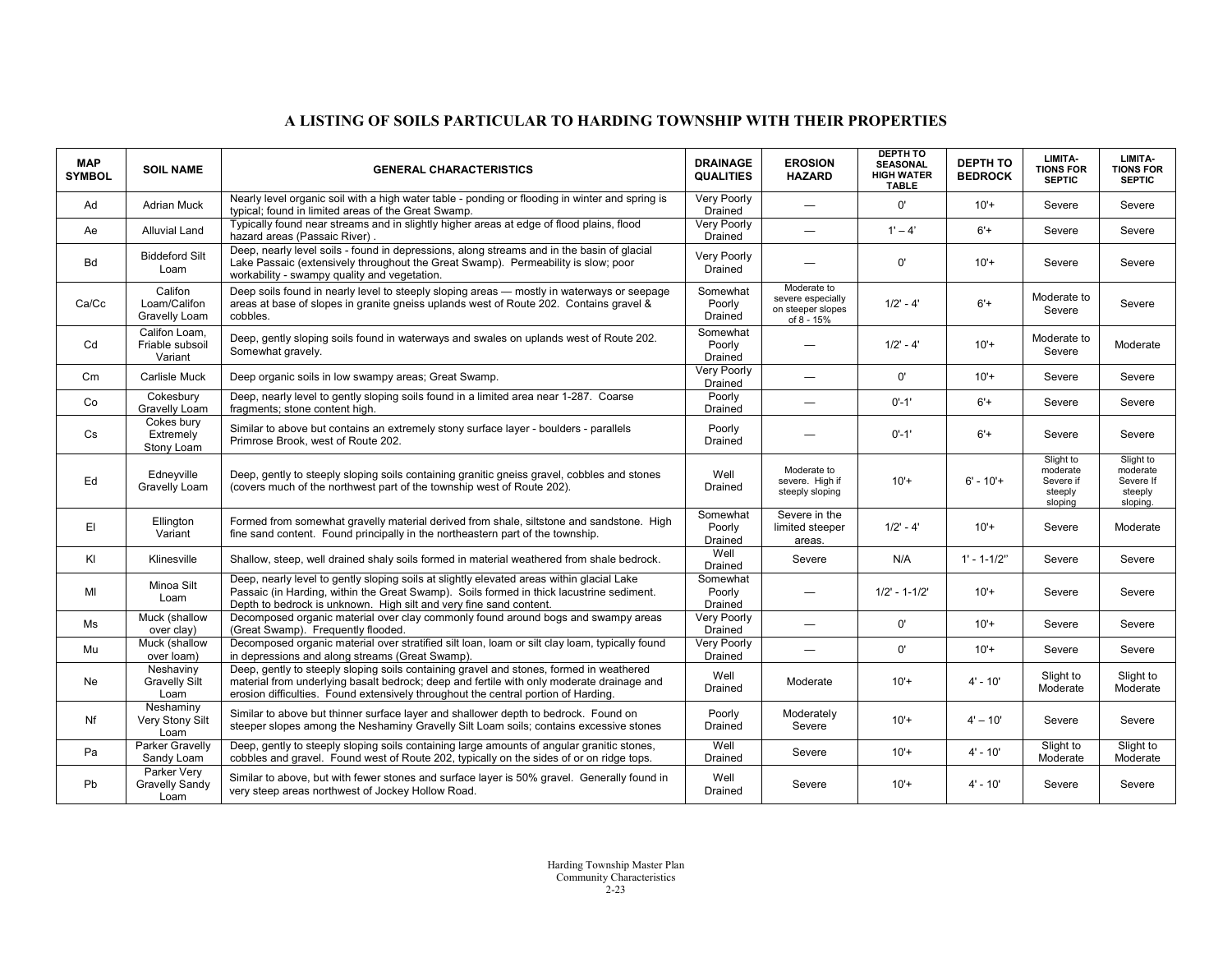| <b>MAP</b><br><b>SYMBOL</b> | <b>SOIL NAME</b>                                         | <b>GENERAL CHARACTERISTICS</b>                                                                                                                                                                                                                                                                                     | <b>DRAINAGE</b><br><b>QUALITIES</b>      | <b>EROSION</b><br><b>HAZARD</b>                | <b>DEPTH TO</b><br><b>SEASONAL</b><br><b>HIGH WATER</b><br><b>TABLE</b> | <b>DEPTH TO</b><br><b>BEDROCK</b> | LIMITA-<br><b>TIONS FOR</b><br><b>SEPTIC</b> | LIMITA-<br><b>TIONS FOR</b><br><b>SEPTIC</b> |
|-----------------------------|----------------------------------------------------------|--------------------------------------------------------------------------------------------------------------------------------------------------------------------------------------------------------------------------------------------------------------------------------------------------------------------|------------------------------------------|------------------------------------------------|-------------------------------------------------------------------------|-----------------------------------|----------------------------------------------|----------------------------------------------|
| Pe                          | Parker-Ednev-<br>ville Extremely<br>Stony Sandy<br>Loam  | Combination of Parker and Edneyville soils in steep areas with boulders, stones, cobbles<br>and gravel.                                                                                                                                                                                                            | Well<br>Drained                          | Severe                                         | $10'+$                                                                  | $4' - 10'$                        | Moderate to<br>Severe                        | Moderate to<br>Severe                        |
| Pf                          | Parker Rock<br>Outcrop<br>Complex                        | Parker soils with extensive rock outcropping; in very steep areas mainly west of Route 202<br>and north of Tempe Wick Road.                                                                                                                                                                                        | Excessively<br>Drained                   | Severe                                         | $10'+$                                                                  | $4' - 10'$                        | Severe                                       | Severe                                       |
| Ph                          | Parsippany Silt<br>Loam                                  | Deep, poorly drained soils found in stratified sediment of lacustrine origin with high water<br>permeability, low stability and high water table. Found in the Great Swamp, along the<br>Passaic River near I-287 and along Silver Brook.                                                                          | Poorly<br>Drained                        |                                                | $0' - 1'$                                                               | $10'+$                            | Severe                                       | Severe                                       |
| Pk                          | Parsippany Silt<br>Loam, Sandy<br>Loam Substratum        | Similar to above but with a thin substratum of fine sandy loam. Found extensively in the<br>Great Swamp, Loantaka Brook and Great Brook.                                                                                                                                                                           | Poorly<br>Drained                        | -                                              | $0' - 1'$                                                               | $10'+$                            | Severe                                       | Severe                                       |
| PI                          | Pattenburg<br>Gravelly Loam                              | Deep, gently to strongly sloping gravelly soils found generally in an area formed by Sand<br>Spring Road, Glen Alpin Road, and I-287. Well suited to farming and pasture.                                                                                                                                          | Well<br>Drained                          | Moderate                                       | $10'+$                                                                  | $3 - 1/2' - 10'$                  | Slight to<br>Moderate                        | Slight to<br>Moderate                        |
| Pn                          | Penn Shaly Silt<br>Loam                                  | Found extensively throughout the northern half of the township east of I-287. These soils<br>are moderately deep, well drained with shale fragments with high silt content.                                                                                                                                        | Well<br>Drained                          | Moderate to<br>Severe                          | $4' - 6'$                                                               | $1 - 1/2' - 3 - 1/2'$             | Severe                                       | Slight to<br>Moderate                        |
| Po                          | Penn-Klinesville<br>Shaly Silt Loam                      | Combination of Penn and Klinesville found in the Van Beuren & Red Gate Drained Road<br>area amidst other Penn Soils in areas of steeper slopes. Largely shaly with a shallow range<br>of depth to bedrock.                                                                                                         | Moderately                               | Severe                                         | $4' - 6'$                                                               | $1 - 1/2' - 3 - 1/2'$             | Severe                                       | Severe                                       |
| Pt                          | Pompton Sandy<br>Loam                                    | Deep, nearly level soils found In the south east portion of the Great Swamp in Harding and<br>near the Loantaka and Great Brooks. Formed in sandy, gravelly glacial outwash derived<br>principally from granitic material. Very acid soils with moderate organic content in surface<br>laver.                      | Somewhat<br>Poorly<br>Drained            | Moderate                                       | $1/2' - 1 - 1/2'$                                                       | $10'+$                            | Severe                                       | Moderate to<br>Severe                        |
| Pv                          | Preakness<br>Sandy Loam                                  | Found in a limited area of the Great Swamp amidst Pompton soils, in low areas. Sandy<br>loam textured soil with a fairly high water table.                                                                                                                                                                         | Poorly<br>Drained                        | $\overline{\phantom{0}}$                       | $0' - 1'$ *                                                             | $6'+$                             | Severe                                       | Severe                                       |
| Re                          | Reaville Shaly<br>Silt Loam, Deep<br>Variant             | These soils are found scattered throughout the north central portion of the Township and to<br>the west along I-287 and the Passaic River. They are found mainly at the base of steeper<br>slopes and in waterways and are formed in the material weathered from underlying shale<br>bedrock or in local alluvium. | Moderate to<br>Poorly<br>Drained         | -                                              | $1/2' - 4'$                                                             | $3 - 1/2' - 5'$                   | Severe                                       | Moderate to<br>Severe                        |
| Rm                          | Riverhead<br>Gravelly Sandy<br>Loam                      | These soils formed in the sandy and gravely outwash derived mainly from granitic material<br>containing a small amount of shale, sandstone, quartzite and conglomerate. It is found in a<br>somewhat limited area just west of Green Village and in the northeast tip of the Township<br>near Madison.             | Well<br>Drained<br>except<br>when steep. | Slight to<br>moderate<br>except when<br>steep. | $10'+$                                                                  | $10'+$                            | Slight                                       | Slight                                       |
| Ro                          | Rockaway<br>Gravelly Sandy<br>Loam                       | A small band of this deep, gently sloping soil is found paralleling Glen Alpin and Blue Mill<br>Roads near Bayne Pond. They are well drained and formed in sandy loam glacial till mainly<br>of granitic material.                                                                                                 | Well<br>Drained                          | Slight                                         | $1 - 1/2' - 10'$                                                        | $10'+$                            | Moderate                                     | Slight                                       |
| Ue, Um,<br>Up               | Urban Land                                               | These soils are generally re-worked as a result of community development and are therefore<br>excluded from this review.                                                                                                                                                                                           |                                          | $\overline{\phantom{0}}$                       |                                                                         |                                   | $\overline{\phantom{0}}$                     | ÷                                            |
| Wh                          | <b>Whippany Silt</b><br>Loam                             | A few areas of these deep, poorly drained soils exist in the Great Swamp, along Pleasant<br>Plains Road.                                                                                                                                                                                                           | Somewhat<br>Poorly<br>Drained            | —                                              | $1/2' - 1 - 1/2'$                                                       | $10'+$                            | Severe                                       | Severe                                       |
| WI                          | <b>Whippany Silt</b><br>Loam/Sandy<br>Loam<br>Substratum | Found along Primrose Brook, Loantaka Brook and a small area within the Great Swamp.<br>This soil has a thin layer of sandy loam over a dominantly sandy loam layer below 40 inches.                                                                                                                                | Somewhat<br>Poorly<br>Drained            |                                                | $1/2' - 1 - 1/2'$                                                       | $10'+$                            | Severe                                       | Severe                                       |

Source: Soil Survey of Morris County, New Jersey; U.S. Department of Agriculture Soil Conservation Service; August 1976, compiled and annotated in 1990. Note: The mapping symbols contained in this chart do not contain the reference to the degree of slope typically found in the Soil Survey. The Soil Survey utilizes a letter symbol added to the above map symbols to denote steepness of slope; for example C slopes are 8 to 15 percent. This ERI contains a separate section dealing exclusively with topography in Harding.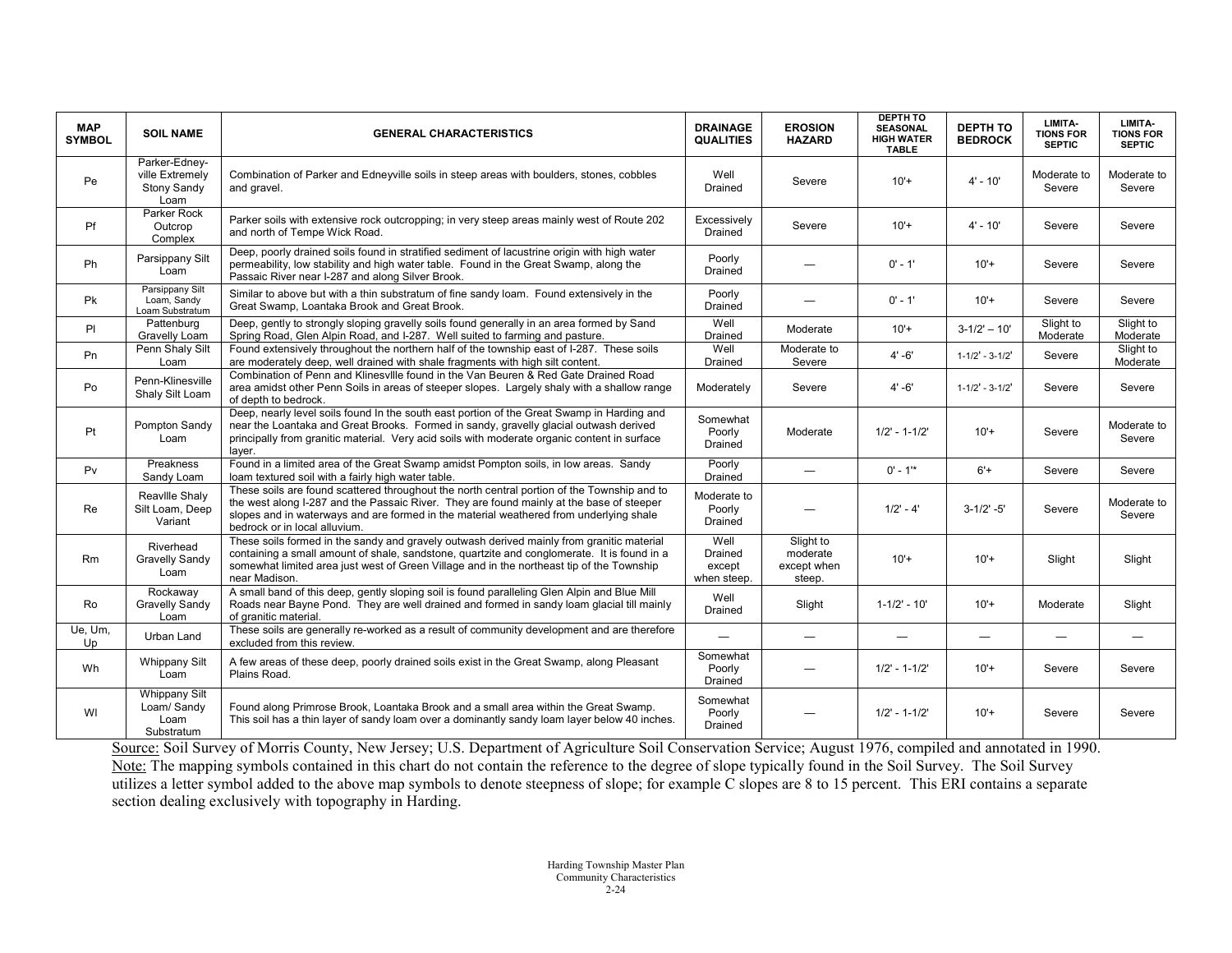### **HISTORIC DEVELOPMENT PATTERNS**

(Adopted March 14, 2005; Reorganized under "Community Characteristics" February 25, 2008)

## **Introduction**

The purpose of this section is to generally describe Harding's history and the historic context of its historic resources. The National Register of Historic Places defines a historic resource as a property that embodies one or more of the following criteria:

- 1. It is associated with events that have made a significant contribution to the broad patterns of history.
- 2. It is associated with the lives of persons significant in our past.
- 3. It embodies the distinctive characteristics of a type, period, or method of construction or represents the work of a master, or possesses high artistic values, or represents a significant and distinguishable entity whose components lack individual distinction.
- 4. It has yielded, or is likely to yield, information important in prehistory or history.

Harding contains historic resources that qualify under each of these criteria. Abundant resources contributing to an understanding and appreciation of our history are scattered throughout the township, many of which form the basis for seven municipally designated historic districts, four of which are also State and Nationally Registered. The context of Harding's historic resources generally relates to three eras in the township's history described below.

## **A Concise History of Harding**

The original inhabitants of Harding were the Delaware (or Lenape) Indians of Algonquin stock. Their history, in what would become Harding, is unrecorded and limited to a relatively few artifacts. Recorded history essentially begins in 1713. What is now most of Morris County was purchased from the Lenape and made part of Burlington County under the ownership of the West Jersey Proprietors. Original surveys in the Harding area were carried out in 1715 and 1717 by the first recorded landowners who included William Penn and James Logan. The general ownership of the area was disputed by factions in East Jersey and resolved in their favor in 1743.<sup>12</sup> As early as the 1790s the center of what is now Harding was referred to as New Vernon, a place name for what was then considered part of Morristown. The earliest recorded inhabitants were the families Lindsley, Tuttle and Goble.<sup>13</sup>

By the time of the Revolution, most of Harding's current road system was in place supporting a sparse pattern of rural development. The Morristown area, including the future area of Harding, was the focus of considerable military operations during the Revolutionary War, utilizing the road system for the movement of troops and a major encampment of the Continental Army at Jockey Hollow during the winter of 1779-80.

The long period from the Revolutionary War until after the Civil War saw slow rural development of farmsteads focused around the small compact villages of New Vernon, Green

<span id="page-24-0"></span> $12$  Harding a Beautiful and Historic Township,  $1715 - 1948$ , Harold D. Hayward, ThD.

<span id="page-24-1"></span><sup>13</sup> Ibid, pp. 8 and 9.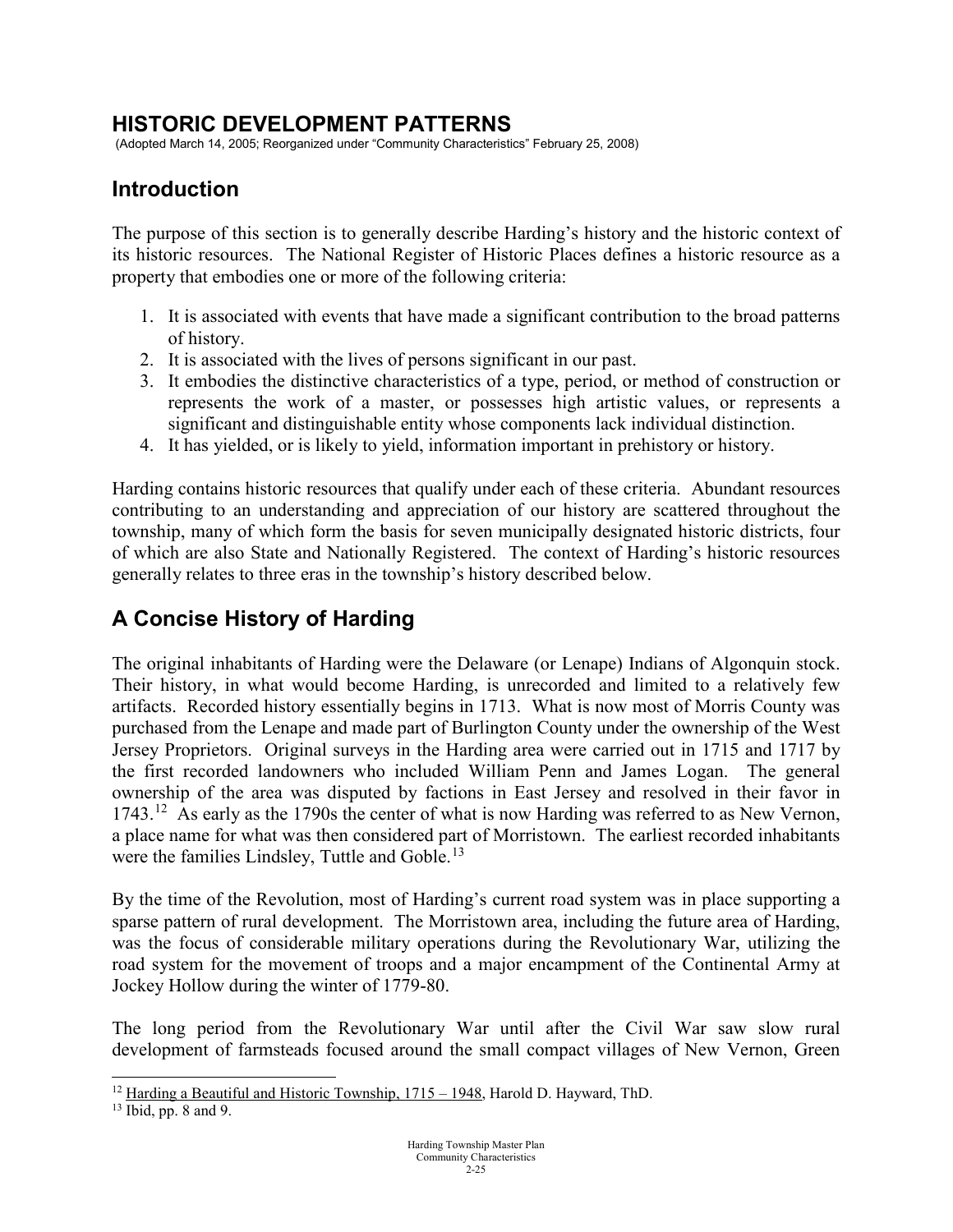Village and Logansville. That pattern of tightly clustered villages surrounded by relatively open land is still evident today. In 1866, Passaic Township (now Long Hill Township) was formed, including the area of current Harding.

The early part of the  $20<sup>th</sup>$  century saw a new and different form of development, that of large estates for wealthy families taking advantage of transportation improvements linking the area to New York and Newark. Estate building began in Morristown in the later part of the 19<sup>th</sup> century but by the early part of the  $20<sup>th</sup>$  (particularly the teens and early twenties) Harding had become the focus of such development. The goal of these new residents was to preserve the historic rural landscape that had attracted them to the area. A group of prominent businessmen joined forces with Marcus Northup to settle a long-standing dispute between the northern and southern portions of Passaic Township over the allocation of money for road repairs needed by the wealthy residents because of their growing fleets of automobiles. This led to the formation of Harding as a separate township in September 1922, named after President Warren G. Harding.<sup>14</sup>

The new residents of the early  $20<sup>th</sup>$  century had the resources to purchase large tracts of land, much of which became subject to the "New Vernon Neighborhood Restrictive Agreement." This agreement essentially provided Harding with an early form of zoning, albeit entirely privately enacted. The covenant stated that "there shall be no trade, manufacture or business of any description whatsoever on the properties included in this agreement, unless properly changed by new covenants, adequately adopted by the property owners concerned." Municipal zoning largely limiting development to low density residential development was first enacted shortly thereafter. As a result, little changed in Harding until after World War II.

# **Eras of Historic Significance in Harding Township**

This section is a summary of the eras of historic significance in Harding. The Historic Preservation Plan describes in detail how the township's still existing historic resources embody historic significance from these eras.

### **Harding's Early Development and the Historic Rural Landscape**

The early development of the Harding area is of obvious significance to the township and this first stage of development was also its longest lasting historic era. It corresponds to two of the eras that the New Jersey Historic Preservation Office has listed as historically significant in New Jersey: the period of *initial colonial settlement* (1630 – 1775) and the period of *early industrialization, urbanization and agricultural development* (1775 – 1860).<sup>[15](#page-25-1)</sup> In Harding, it encompasses the time period from the early settlement of the area by people of European origins in the early- to mid-18<sup>th</sup> century to the beginning of the 20<sup>th</sup> century and the advent of the *estate era*.

<span id="page-25-0"></span><sup>&</sup>lt;sup>14</sup> Intensive Level Architectural Survey, McCabe & Associates, Inc., 2004, p. 24.

<span id="page-25-1"></span><sup>&</sup>lt;sup>15</sup> Statewide Contexts for Evaluating the Historic Significance of Cultural Resources, New Jersey Historic Preservation Office Guidelines for Architectural Surveys, p. 16.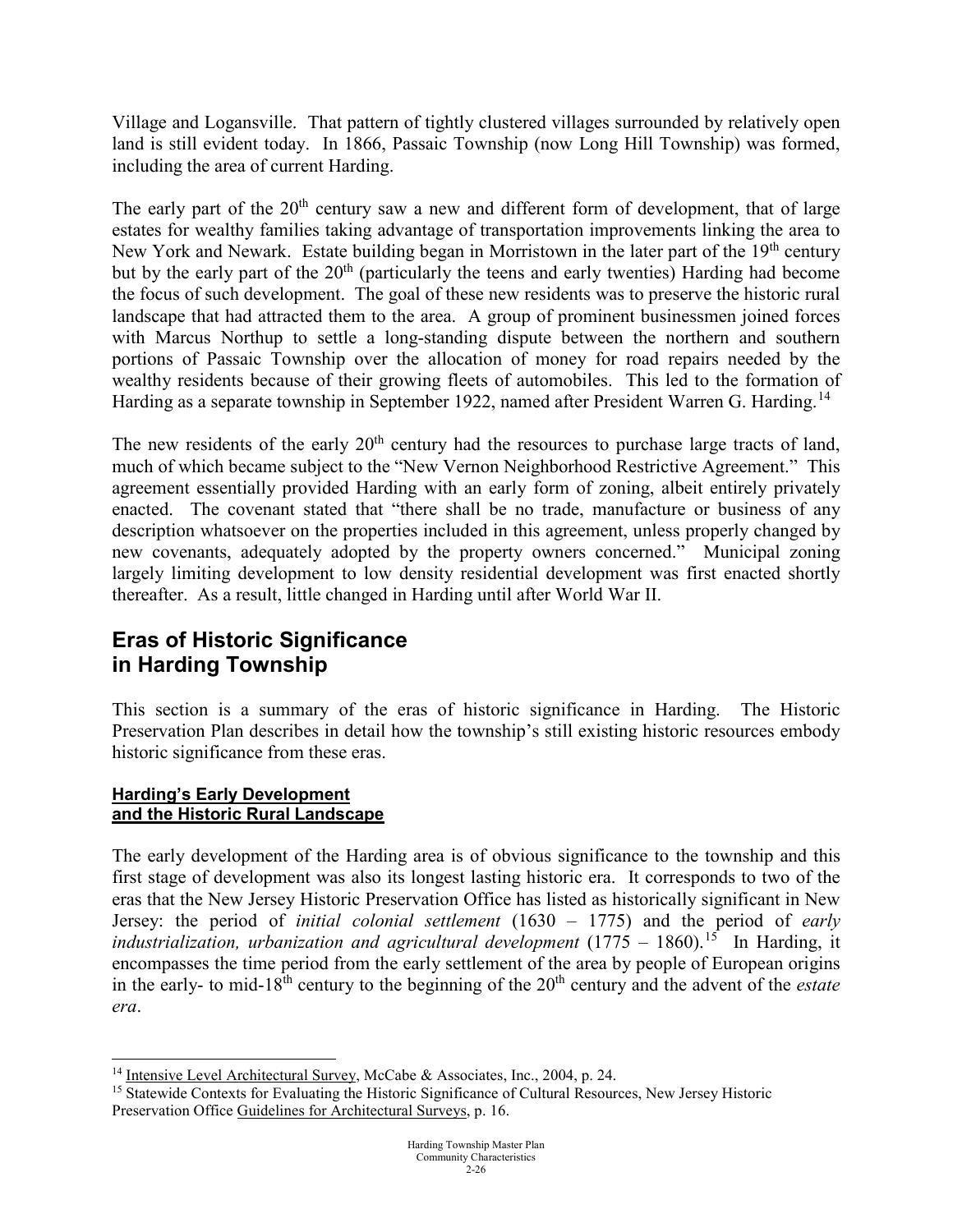The first settlers were probably the John Lindsley and Stephen Tuttle families. In 1743, the Conger family opened a tavern near the corner of Blue Mill and Sand Spring roads. Additional early settlers included: Goble, Tomkins, Fairchild, Muir, Canfield, Miller and Pruden families. Samuel Oliver and Timothy Mills settled in c. 1754, Joseph Wood in c. 1748 and Jacob Bockhoven in 1764.<sup>[16](#page-26-0)</sup>

The historic resources relating to this era are found throughout the township and are still quite common, including numerous structures that make up the historic settlement pattern of the tightly clustered crossroads villages of New Vernon and Green Village, surrounded by scattered, low-density farmsteads. It is also the era during which the township's road system was established, much of which has changed little since that time.

### **The Revolutionary War**

Sites and events associated with the American Revolutionary War are a particularly significant part of Harding's history. The area in and around Harding saw significant events associated with the Revolution during the period from 1777 to 1780. The Morristown area became strategically important when Washington's victories at Trenton and Princeton forced the British to fall back to New York. Washington perceived that the area around Morristown had strategic benefits for the Revolutionary Army to monitor the British in and around New York, which was the headquarters for the British war effort against the colonies. In particular, the heights in the northern part of the township afforded long views of the area towards the British forces in New York. The Continental Army encamped in the area starting in the winter of 1777 at "Loantica," just north of present day Harding, and then again during the winter of 1779-80 on what was then known as "Kimball" (now Kemble) Mountain in Harding.

Jockey Hollow was established in 1933 by the Federal Government as the nation's first historical park to preserve the area of the encampment. Over 80 percent of the National Park is located within the township. The appreciation of the historic significance of the Park is enhanced by the preservation of historic resources in the area around it. In particular, Harding's historic road system and the historic rural landscape add substantially to the historic significance of Jockey Hollow. The US Congress has designated the Harding area part of the Crossroads of the Revolution National Area.[17](#page-26-1) 

Additionally, historic resources associated with this era include the Peter Kemble House on Mt. Kemble Avenue, which is individually listed on the State/National Register and, home of a prominent "Tory" and the site where "Mad Anthony" Wayne negotiated with mutineers from the Continental Army, near the intersection of Tempe Wick Road and Mt. Kemble Avenue.

### **The Estate Era**

No consideration of the history of Harding would be complete without including its estate era. It corresponds to the New Jersey Historic Preservation Office *suburban development* era (1840-

<span id="page-26-0"></span><sup>&</sup>lt;sup>16</sup> Intensive Level Architectural Survey, McCabe Associates, Inc., 2004, p. 19.

<span id="page-26-1"></span><sup>&</sup>lt;sup>17</sup> Congress has authorized the US Department of the Interior to conduct a Special Resource and National Resource Area Feasibility Study for the Crossroads of the Revolution in central New Jersey.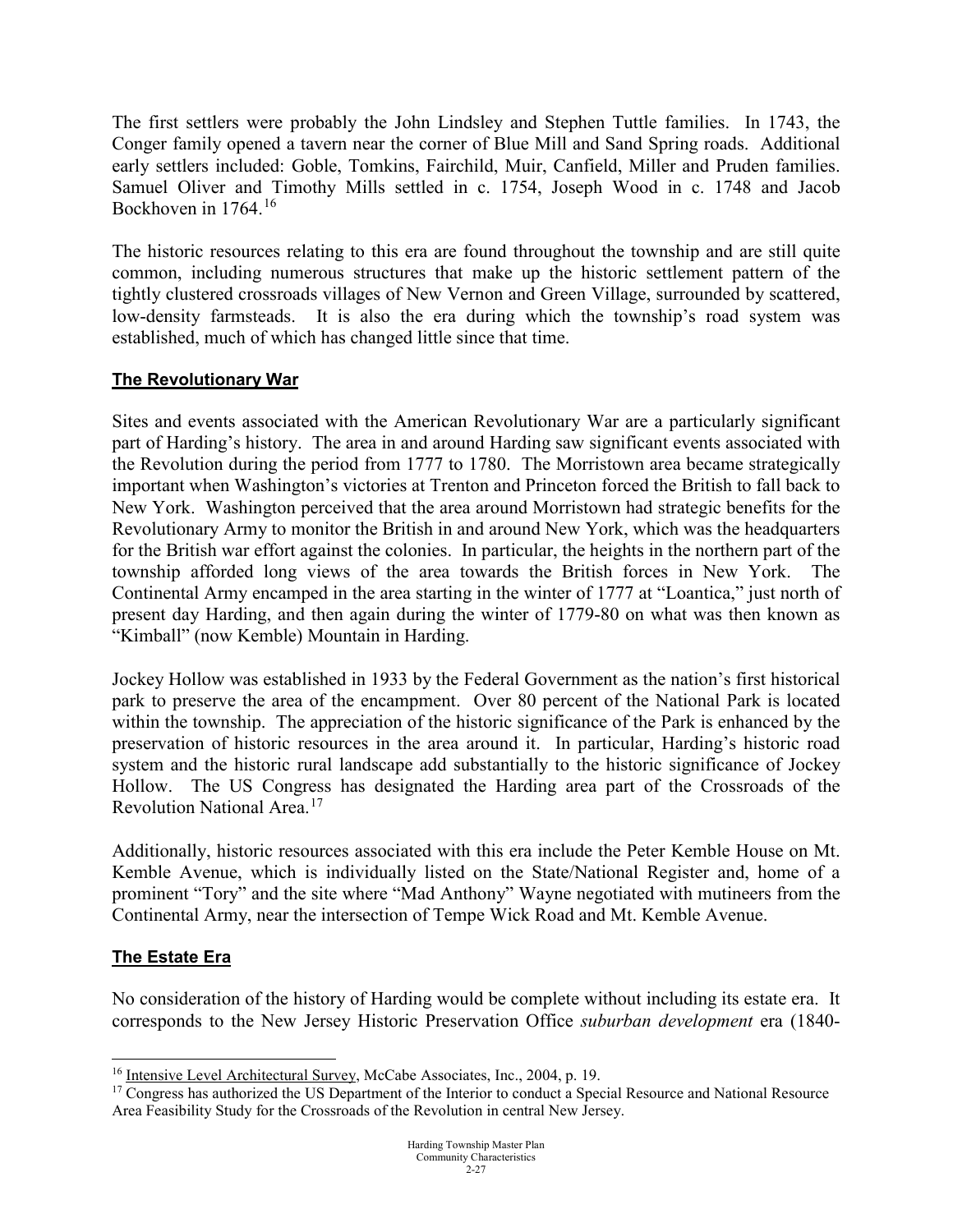1940). In Harding it encompasses the later part of the *Gilded Age*, the period from the end of the  $19<sup>th</sup>$  century to the early part of the 20th when prominent families of American industrialists first moved to the township having made fortunes in the industrial development of the country. They established country estates by buying up small farms and consolidating them. Among these were Howard Bayne, Seth Thomas, Jr., Henry Colgate, Warren Kinney, T. Towar Bates, and James McAlpin Pyle.

In 1920, they set up the New Vernon Land Company to buy up and control open space within the township subject to the *New Vernon Neighborhood Restrictive Agreement*. The subscribers to the private agreement "pledged to restrict commercial usage and division of property until 1965" and set a minimum lot size of three acres; although there was a verbal understanding that ten acres would be the minimum.<sup>18</sup> The historic resources relating to this era include many surviving estates and the associated rural landscapes preserved through the efforts of this American elite.

# **Harding's Historic Rural Landscape**

In the strictest sense, Harding has long since ceased to be a truly rural community in that it no longer contains a significant population that makes its living from the land. However, it still contains many structures and landscapes that relate to the era when it was a truly rural place. The two together, the structures and the landscape patterns that form their context, give them historic significance for current Harding residents and provide insight into the township's history.

The comprehensive survey of historic resources completed by McCabe & Associates in 2003 catalogs Harding's abundant historic resources. Many contain substantial historic significance in of themselves. The surviving historic landscapes that surround many of them add to their historic integrity. The following is a description of the historic landscapes in Harding and how they came about.

### **Historic Landscape Patterns in Harding**

Harding's strong sense of place is based upon the historic rural landscape patterns that are still evident in many areas of the township today. William Murtagh, formerly Director of the Historic Preservation Program at Columbia University, said "Harding is a unique open space which creates a sense of identity and locality; its historicity was determined by its topography, spacial relationships, roads and circulation patterns and buildings."<sup>[19](#page-27-1)</sup> Harding's still existing historic rural landscape is centered on the two tightly developed villages of New Vernon and Green Village and the numerous structures, most of them dwellings, that make up those villages.

The township's historic rural development pattern is one of contrasts: relatively compact and dense in the villages and open in the surrounding countryside. In both cases there is great variety in size and shape of land holdings as well as the style, size and placement of buildings. These contrasts and variety are still evident. The surrounding agricultural lands, meadows and fields

<span id="page-27-0"></span><sup>&</sup>lt;sup>18</sup> Intensive Level Architectural Survey, McCabe Associates, Inc., 2004, p. 24.

<span id="page-27-1"></span><sup>&</sup>lt;sup>19</sup> Historic Preservation Considerations, Harding Township, NJ, Heritage Studies, Princeton, NJ, 1980.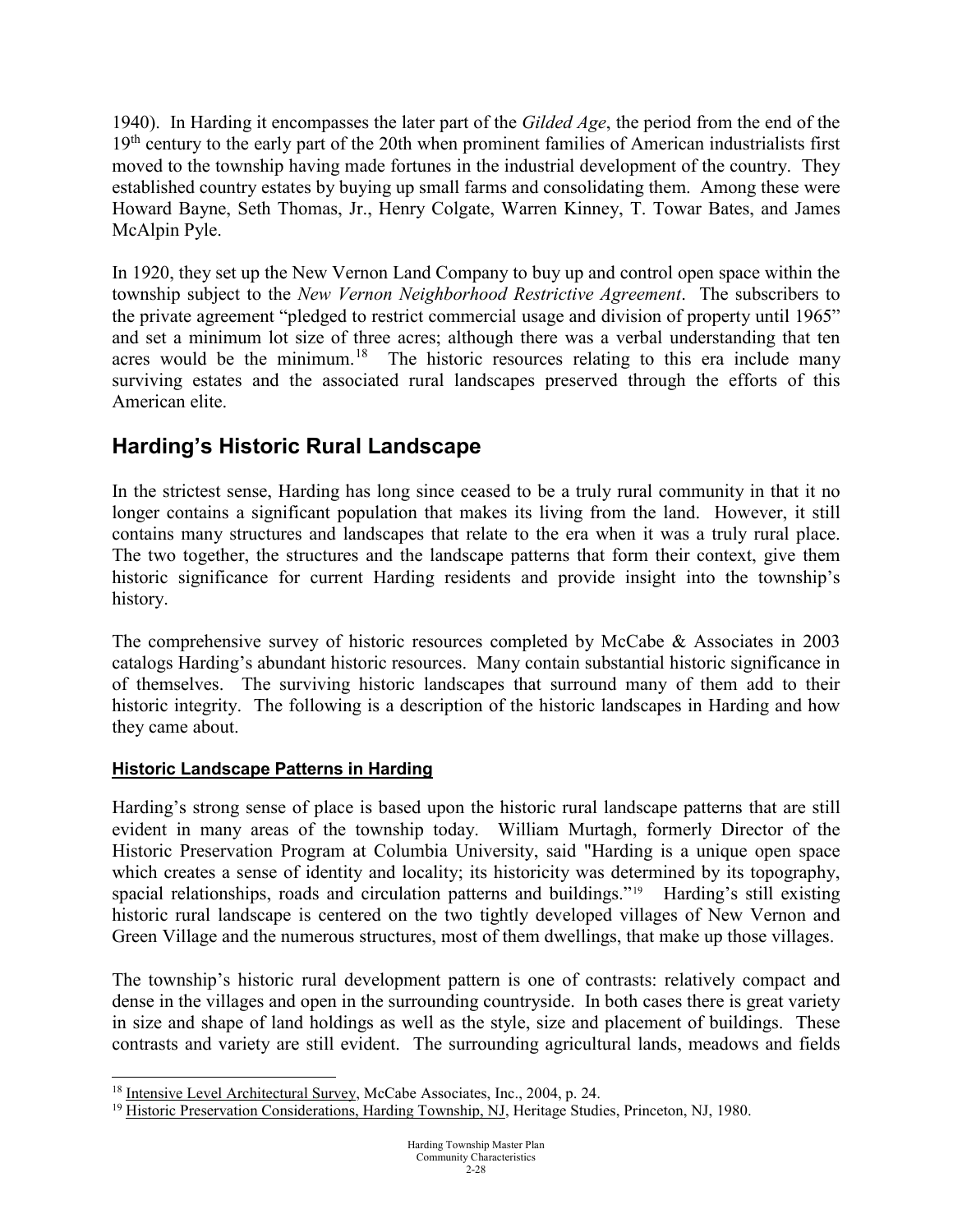are largely gone; but the sense of surrounding open land still remains in many areas. In addition, historic hedgerows and wooded stream corridors still remain as visible reminders of the rural landscape.

Modern suburban landscapes characterized by uniformity of development are the result of strict zoning and development regulations. Harding's historic landscapes were shaped by other factors and forces. The sections below describe the major forces which shaped Harding's historic landscape and development patterns: geographical constraints and opportunities, the location and design of roads, and economic and social forces.

#### **The influence of Geography on Historic Development in Harding**

Geography played a primary role in shaping historic rural landscape patterns in Harding. During the period of early settlement in Harding, the geographical constraints and opportunities associated with topography and sources of water were important concerns of the early settlers, profoundly influencing their decisions on where and how they should establish settlements.

The earliest European settlement of Harding began in the early part of the 18<sup>th</sup> century, by trappers and loggers and several farm families looking for good arable land to clear and cultivate. The many good streams provided sources of power for forges and mills that provided a variety of necessary services. Little remains of this very early time, but by the Revolutionary War Harding's road system was largely in place, together with some, albeit sparse, development. What could be termed the major settlement of Harding occurred during the century that followed the American Revolution. By the turn of the  $20<sup>th</sup>$  century a significant portion of Harding's buildings and most of its public roads were in place.

Topography profoundly affected development patterns. The northern third of Harding consists of the foothills of the New Jersey Highlands. The hilly terrain made development in this area difficult and the associated poorer soils made farming unproductive, precluding extensive clearing and development. The southern third of the township, the Great Swamp, was and is a marshland formed by the melting of the Wisconsin glacier. Though a few farmers drained and cultivated lands within the Great Swamp, settlers used it mainly as a source of building materials and wildlife. The middle third of the township, on the other hand, was relatively well suited for cultivation and development because of its well drained, gently rolling terrain. In this area a community of small compactly clustered villages surrounded by open farmsteads was established.

Water sources were also an important organizing factor in the early Harding landscape. Easy access to water was necessary for the location of farmsteads and villages. Grist mills performed a vital and necessary function for the rural Harding farming community. One mill for about every 40-50 families was typical. Lumber mills provided the necessary building materials.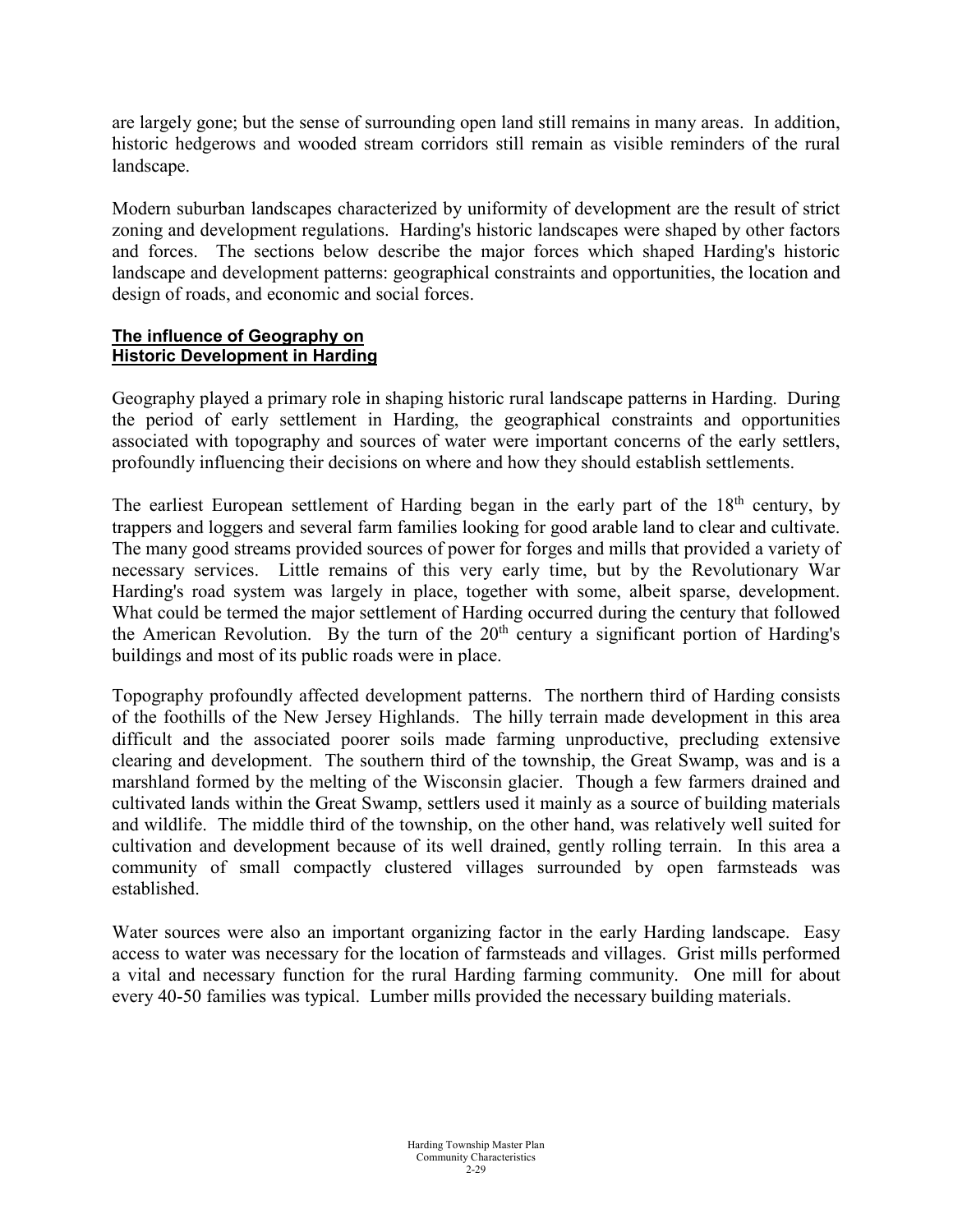#### **The Influence of Roads on Historic Development in Harding**

The importance of the location and design of roads in shaping the character of Harding's historic landscape cannot be overstated. The road system we see and use today was largely in place by the latter part of the 18<sup>th</sup> century. It came about in what might be described as an "organic" way. Built up from the trails of the original settlers of the area, the Lenape Indians, to more major pathways, they followed the path of least resistance in the natural terrain. They avoided topographic and geographic obstacles where possible, going around or over them. This resulted in the characteristic terrain-following or curvilinear road-scape with extensive horizontal and vertical curvatures we still see today. When the road needed to change direction to avoid obstacles, the resulting curves were often more abrupt than permitted by modern engineering practice.

The physical construction of early roads was also distinct from modern engineering practice. The scale of early roads was small and narrow, invariably no wider than was necessary for two wagons to pass. Drainage was by means of simple ditches along each side.

Much of Harding's public road system has not changed from colonial days. Harding was mapped in 1780 due to the winter encampment at Jockey Hollow. A revolutionary officer today could still find his way around Harding using that map.<sup>[20](#page-29-0)</sup> These characteristics of design and scale still set the pattern for much of Harding's roads today*.* Indeed they are so common we take them for granted, but their importance to the integrity of historic landscapes should not be underestimated.

### **The Effect of Economic and Cultural Forces on Harding's Historic Development Pattern**

How and where early settlers chose to build and live and how they made their livelihood played an important role in establishing Harding's historic landscapes. Families who were not farm families in early rural America were apt to live in small, compact and relatively higher density villages, usually located at crossroads. This was the pattern for almost 200 years of Harding's history. The typical rural village in Harding contained a school, a church or church outpost and a store. As a result, the village provided the economic and social focus for the community, providing the necessary economic and social services. Four such historic "nodes" existed in Harding: New Vernon, Green Village, Pleasantville and Logansville, although the latter two were too small to be considered true villages.

The compact and tightly developed villages provided a focus to the surrounding countryside. This focus was one of the basic features of Harding's historic landscape providing definition, order and organization. In summary Harding's landscape presented a complex mosaic of varying size, shape and contour defined by streams, hedgerows, tree-rows, fence-rows and roads. The inhabitants lived in widely separated farmsteads. Since the landscape was so open, long views and panoramic vistas were much more common than they are today.

<span id="page-29-0"></span><sup>&</sup>lt;sup>20</sup> Historic Preservation Considerations, Harding Township, NJ, Heritage Studies, Princeton, NJ, 1980.